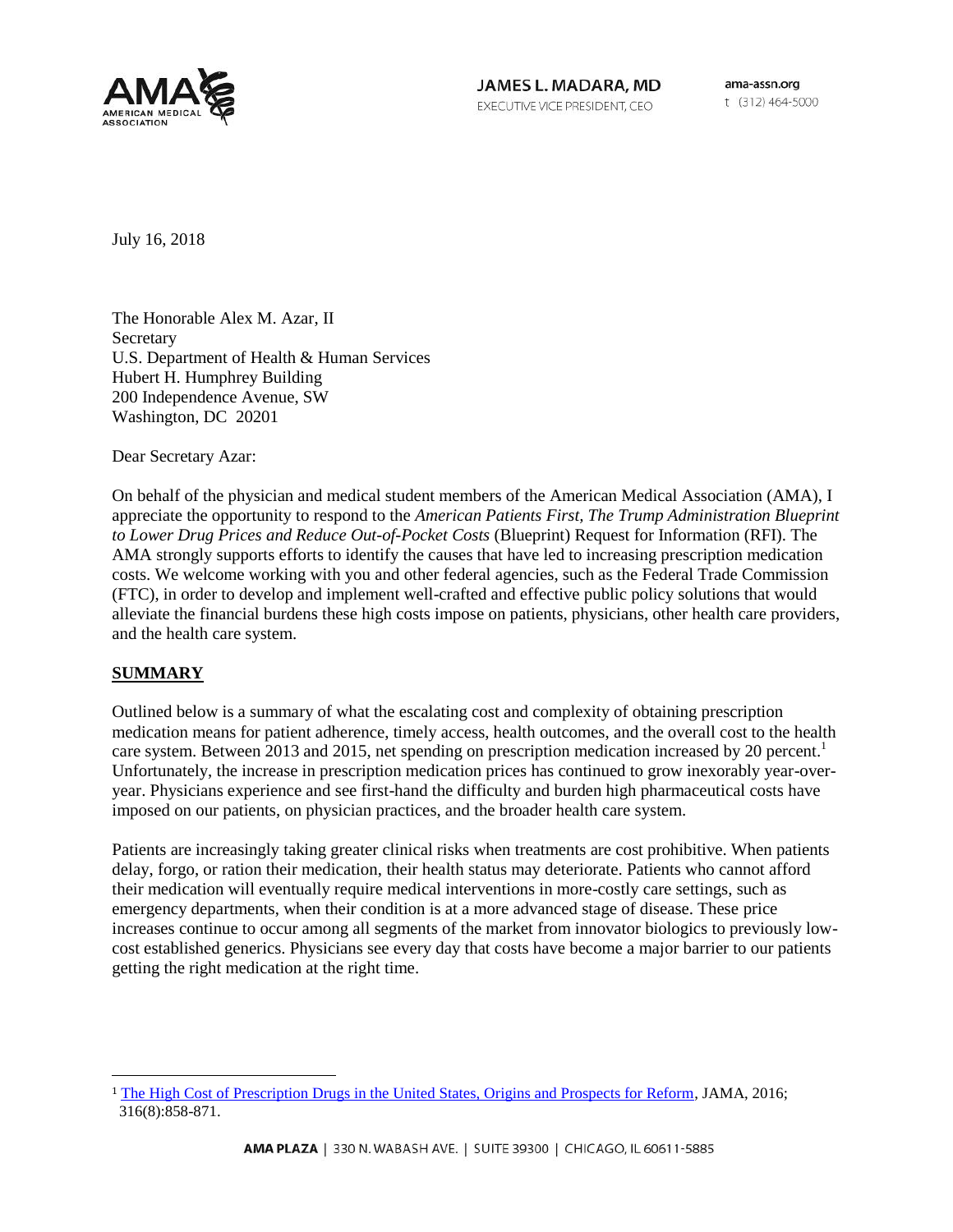## *Physician Voice*

*Some of my patients with life-threatening melanoma or severe psoriasis need new, targeted biologics. We need these innovative treatments, but I've watched as they triple in cost years after being released. Why? Dermatologist, California\**

# *Patient Voice*

*Since 1998, I was put on Corgard's generic Nadalol. Over the years the medication went from \$5 dollars a month to \$10 dollars then suddenly in 2015 it went to over \$250.00 per month. That did not include what insurance covered. I have never been able to get a straight answer from the manufacturer. –Diane G.\** 

Health plans respond to high prescription medication costs by imposing administrative barriers, such as frequently changing formularies, step therapy requirements, and prior authorization requirements. Physicians and their staff will frequently undertake multiple steps before their patient is able to receive their medically necessary medication, including: finding clinically appropriate but more affordable alternatives; identifying and applying for discounts or patient assistance programs; and filing appeals or exception requests. These are compounded by antiquated insurer communication methods to process utilization requirements and appeals/exception requests including faxes, non-standardized forms, and understaffed telephone call lines that can include limits on the number of requests.

Physicians around the nation now spend days responding to prior authorization and exceptions request rejections even for common medications. A recent AMA survey showed that the average physician completes 29 prior authorization requests per week, taking them and their staff an average of 14.6 hours. The growing maze of insurer utilization control requirements delay treatment for patients, consume time physicians could be spending with other patients, and add costs to the health care system as a whole. As a result, finite resources are diverted away from direct patient clinical care to a large volume of paperwork, emails, facsimiles, and phone calls. Administrative burdens have led to increasing delays in medically necessary care.

The high cost of pharmaceuticals not only negatively impacts the patient who requires them and cannot afford them, but the cost is also passed on to other patients both through broad increases to premiums and when physicians and the extended heath care team are consumed with repetitive administrative minutiae required to comply with expanding insurer medication management utilization program policies. In addition, the two pincers that patients and physicians are squeezed between—high priced pharmaceuticals and increasingly onerous insurer paperwork requirements—continue to erode the physician-patient relationship, as well as lower morale and fuel burn-out among the health care team members.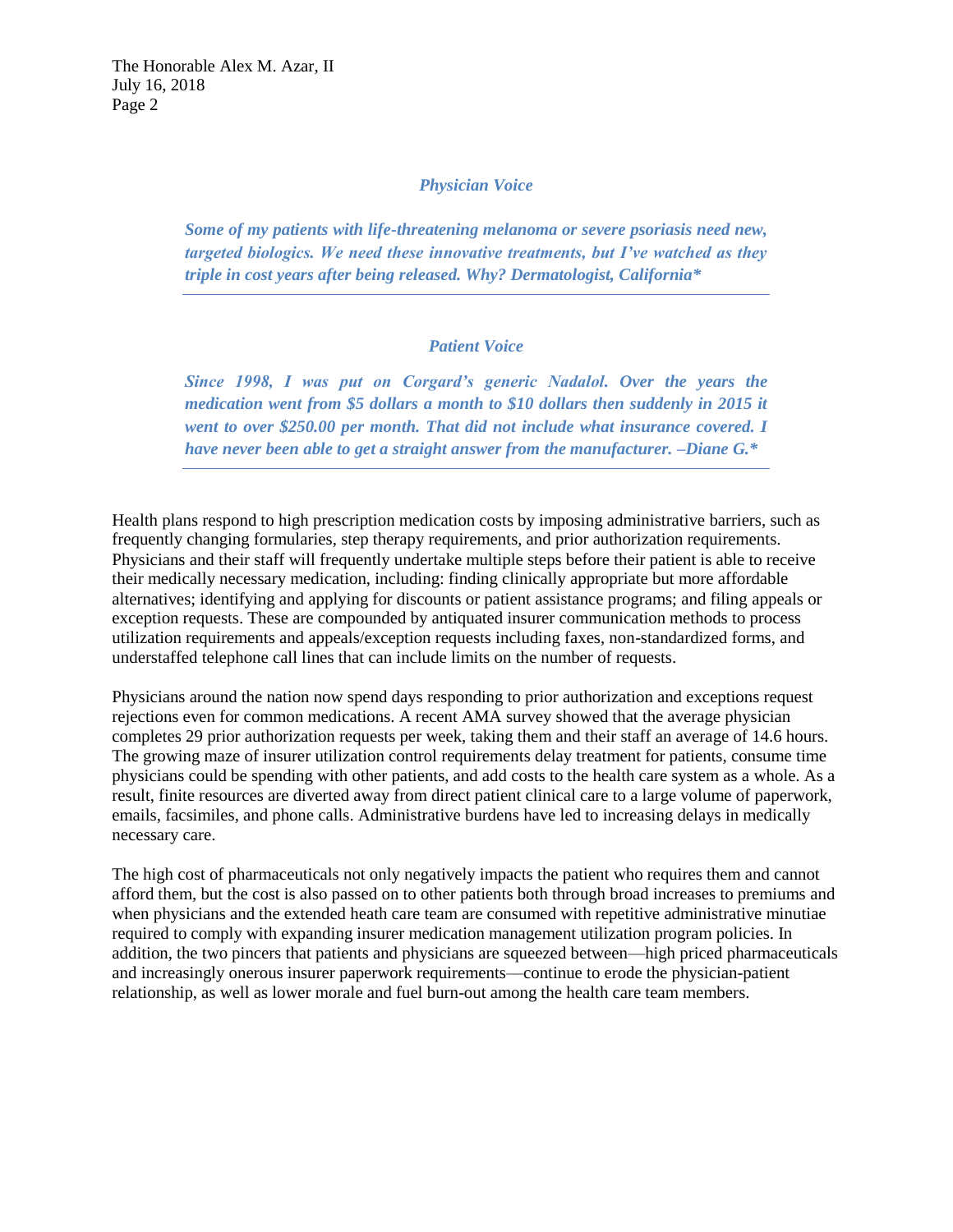# *Medical Staff Voice*

I retired a year ago after 38 years in the same office. One of the biggest reasons why I just couldn't do it any longer was pharmacy prior authorizations. I would sometimes work for 3 months to get an approval only to find out that the patient could not afford the \$900 copay. (Yes, one patient's copay for a specialty injectable was \$900!) And, this patient's income was only a few hundred dollars over the maximum for the drug company's assistance program and he did not qualify for any other assistance. It made me so angry! –Louann W.\*

**In sum, manufacturers and insurers, far from promoting 21st Century cures, are instead placing previously affordable 20th Century cures and treatments out of the reach of a growing number of patients and pricing 21st Century cures well beyond the reach of those that need them.** In light of the foregoing, it is essential that an evaluation of any proposed policy to address this escalation in prescription medication prices be guided by the following principles. The policy solution:

- should result in lower cost prescription drugs, with assured, affordable access for those who need them;
- should increase transparency along the pharmaceutical supply chain;
- should result in increased competition and production capacity in all segments of the pharmaceutical and biological markets;
- should not shift costs from one set of patients to another set of patients through increased premiums for all, nor shift the patient's care and treatment from the prescription drug benefit to coverage of emergency department services and in-patient care because they could not afford their medication;
- should decrease the administrative and red tape burdens to obtain medically necessary treatments faced by patients, physicians, pharmacists, and other members of the health care team; and
- should not financially penalize physicians and pharmacists as an indirect mechanism to lower prescription medication prices nor favor a site of service.

The AMA has a large body of policies that address the rising cost of prescription drugs and looks forward to continuing a dialogue that will improve access, lower costs, and reduce the administrative burdens without stifling innovation. **Among these policies, the AMA strongly supports a select number of Blueprint provisions to the extent that they would promote the following and recommends prompt regulatory action to: (1) require pharmaceutical supply chain transparency; (2) accelerate and expand regulatory action to increase pharmaceutical market competition and combat anticompetitive practices; (3) ensure prescribers have accurate point-of-care coverage and patient costsharing information as part of their workflow, including in the electronic health record (EHR); and (4) ensure federal programs and commercial practices billed as lowering prescription medication prices do so for patients directly.**

The AMA does not support Blueprint proposals that increase patient costs and erect barriers, including onerous insurer paperwork requirements that impede timely patient access to affordable and medically necessary medications and treatments. Further, the AMA opposes policies that would financially penalize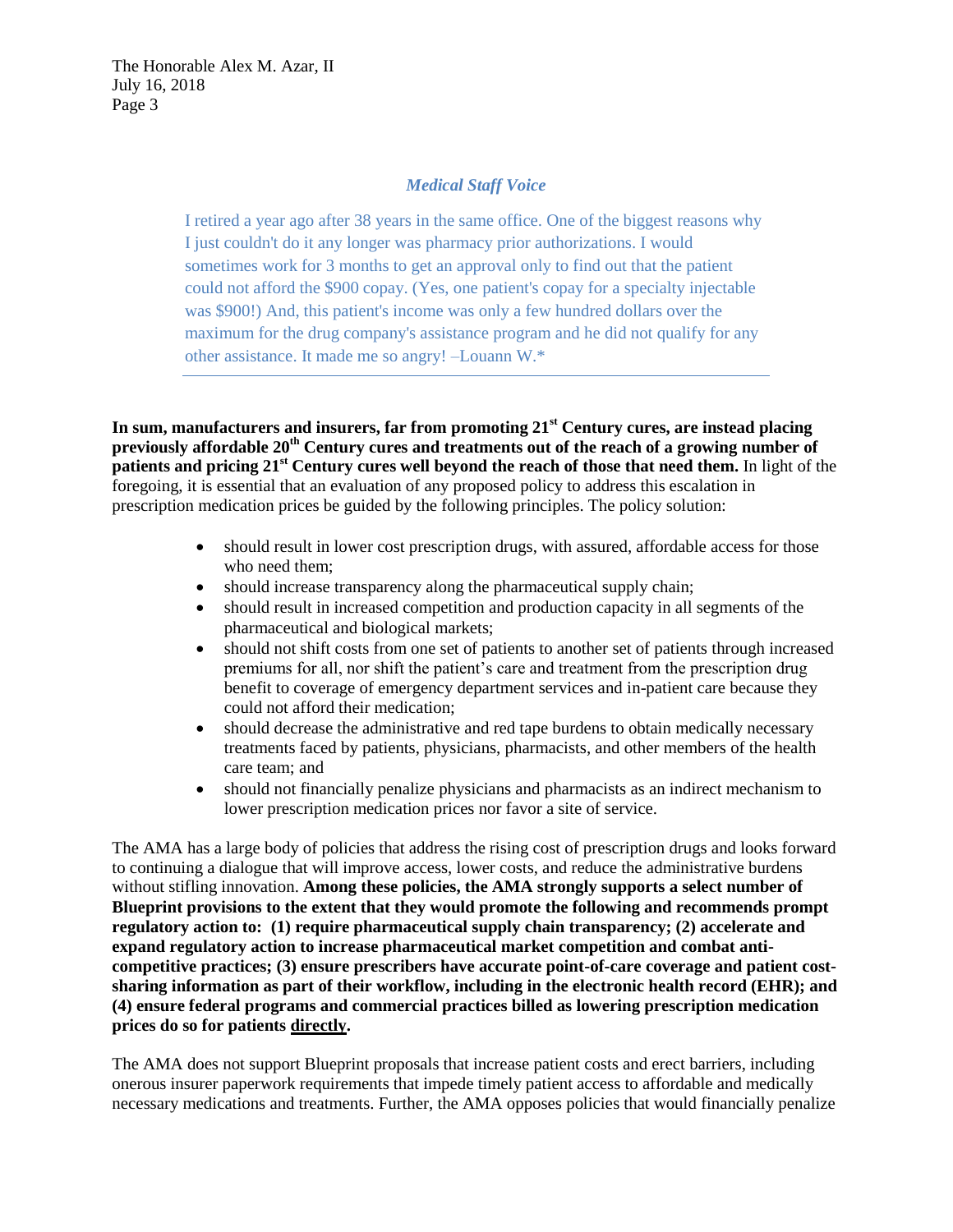physicians and pharmacists for high cost prescription medication. Neither physicians nor pharmacists set drug prices nor do they establish coverage policies. As detailed below, a number of the proposals that would strip important Medicare Part D prescription drug benefit patient coverage protections away will not only decrease patient access, but will increase the price that patients currently have to pay. Second, the various Medicare Part B prescription drug benefit proposals under consideration, such as moving a select number of medications from Medicare Part B benefit to the Part D benefit, will subject Medicare beneficiaries to higher costs and create challenges to the safe administration of treatments. The AMA welcomes working closely with you to identify where opportunities exist to improve upon these proposals.

## **DISCUSSION**

The following comments provide detailed feedback and recommendations on the key proposals and questions contained in the Blueprint RFI that the AMA urges the Administration to consider.

# **COMPETITION**

The AMA applauds the efforts of the Food and Drug Administration (FDA) to address long-standing concerns that certain FDA requirements and regulations, particularly those surrounding Risk Mitigation and Evaluation Strategies (REMS), are being misused to delay and deter generic competition from entering the market. In the absence of other actions to contain costs, strong competition by generic drug products is essential to ensuring that patients have access to affordable treatments. In order to ensure a thriving market for generic drugs, that market must be free from anticompetitive actions by manufacturers that are intended to keep generic competition at bay.

## *REMS Misuse*

The AMA strongly supports actions over the past year by the FDA to deter the use of REMS in order to primarily create barriers to generic market competition. The AMA supports efforts to compel brand manufacturers to provide samples sufficient for bioequivalence testing as a condition to approval for brand name drugs. We also strongly support allowing the FDA to require a single, shared REMS or to approve separate REMS. We echo the concerns of many other stakeholders in this space that REMS patenting is contrary to public policy on its face and should not be allowed as a condition of FDA approval. We are pleased to see that FDA has prioritized action on abuse of REMS. In addition to supporting regulatory action, the AMA is supportive of legislative efforts that would further expand the FDA's ability to combat anticompetitive abuse of REMS by brand manufacturers. We also support FDA's efforts to challenge the use of restricted distribution arrangements by brand manufacturers for anticompetitive purposes.

## *Citizen Petitions*

In addition to concerns over the misuse of REMS, we are also concerned about the misuse of citizen petitions to chill competition. Citizen's petitions were designed to allow the public to directly petition the FDA where there is concern that FDA action or inaction raises an important product safety or efficacy concern. However, the stakeholder community has become aware that brand manufacturers are on occasion abusing this process, using it as a way to slow the approval of generic competition at the eleventh hour. The AMA strongly urges FDA to consider recommendations made during the 2017 public meeting "Administering the Hatch-Waxman Amendments: Ensuring a Balance Between Innovation and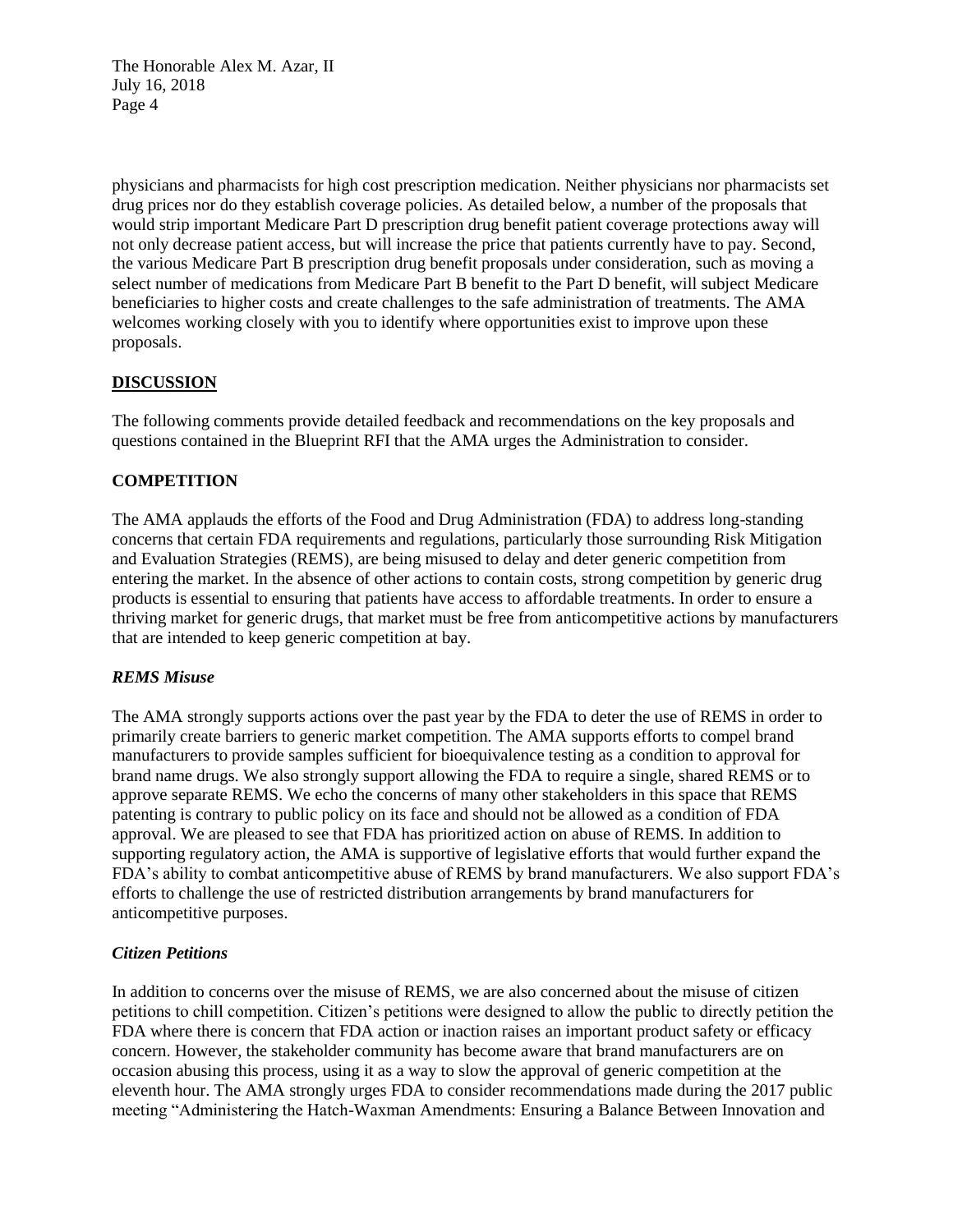Access" to curb this anticompetitive practice, including that a rebuttal presumption be established that late-filed citizen petitions are done for anticompetitive reasons as opposed to advancing product safety and efficacy concerns when submitted by a brand manufacturer. The AMA also strongly supports recommendations offered urging the FDA to establish a specific presumption that brand manufacturer petitions pertaining to generic applications filed within nine months of the expiration date of the primary patent on the brand name product are a delaying tactic. Further, the AMA supports requiring a preliminary finding that such petitions will likely be granted based on compelling evidence in order to proceed to a full review.

# *Federal Trade Commission and FDA*

As agencies with a mutual interest in curbing anticompetitive actions by pharmaceutical manufacturers, the AMA also suggests that FDA consider greater communication and information sharing between FDA and the FTC to ensure that brand manufacturers are not engaging in anticompetitive behaviors, as opposed to those driven by legitimate safety concerns. We encourage FDA and FTC to consider engaging in regular meetings of experts from both agencies and urge collaboration to determine additional necessary authorities needed by each agency to address practices that represent abuse of current FDA laws and regulations for anticompetitive purposes.

## *Biologics and Biosimilars*

The AMA is strongly supportive of FDA efforts to ensure a robust biosimilar market and is pleased to see biosimilar products finally becoming available for patients. With biologic products frequently coming with steep price tags, the development of biosimilars represents one of the few tools currently available to provide patients with lower cost treatment options. However, to ensure uptake of biosimilar products by physicians and patients is successful, FDA needs to ensure that there are no artificial barriers in place that may hinder integration of these products into treatment regimes.

# *Medical Student Voice*

As a 4th year medical student, I'm frequently appalled by the ridiculous prices of some drugs. Some of the priciest are the biologics. I had a patient on a rotation in September with newly-diagnosed adult-onset Still's disease. The patient's discharge from the hospital was delayed because of several disagreements between the medical team and the rheumatologist. One of the points of contention was how the patient would be able to afford the anakinra that the rheumatologist had prescribed for the patient. The patient's insurance would not cover the cost of the drug, upwards of \$25000. I watched as the case manager and social worker tirelessly contacted patient assistance programs. Unfortunately, I finished the rotation before the patient was discharged.—Nikhil J. \*

In general, the AMA is concerned with any regulatory actions that draw unnecessary distinctions between biosimilars and their reference products. With new products such as these, actions that seek to make strong distinctions between the reference product and the biosimilar that are not evidence-based and not clinically relevant may have the unintended consequence of giving that product an appearance of being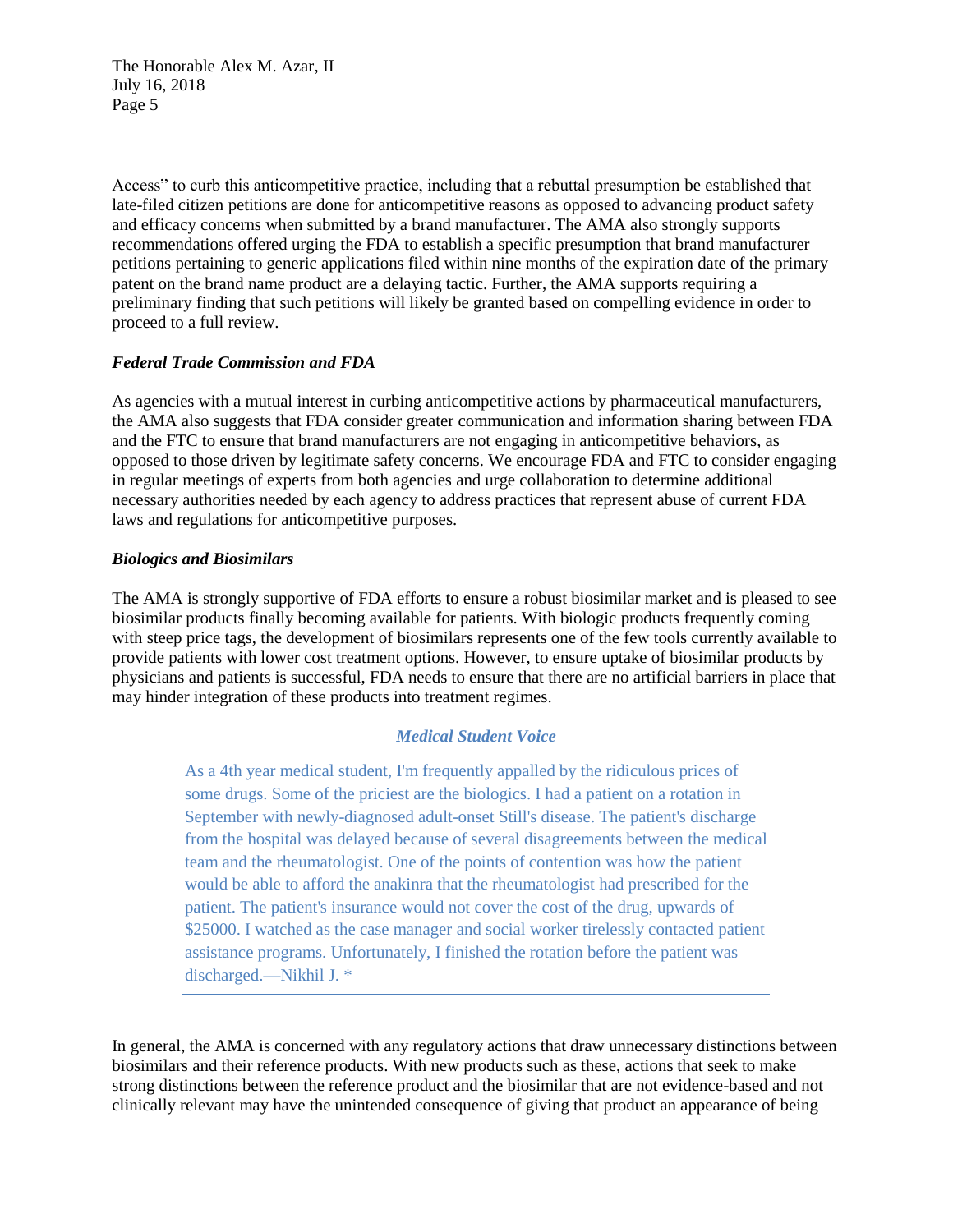less safe or less efficacious.<sup>2</sup> As neither of those is necessarily true for licensed biosimilar products, we urge FDA to consider the impacts that these distinctions may have on uptake of the products. Initially, generic small molecule drugs faced some lag in uptake before gaining buy-in from physicians and patients, and affirmative steps should be taken by the FDA and sister agencies such as the Centers for Medicare & Medicaid Services (CMS) using coverage policies to ensure biosimilar uptake is fast. Given the significant financial implications of these products, it is in the best interest of patients and the health care system to ensure these products find their way in to treatment plans without barriers and bias.

We were pleased to see recent comments by the FDA Commissioner suggesting that FDA would be taking a new look at the Agency's current thinking on biosimilars and his desire to speed these products to market. The AMA would encourage FDA to consider the potential impacts of its regulatory actions, particularly those on interchangeability designations, and their potential role in creating unnecessary distinctions between products that potentially result in bias against a follow-on biological product. We would also welcome action by FDA to ensure these products come to market as quickly and as efficiently as possible, while still maintaining FDA's rigorous safety and efficacy standards. Lastly, we applaud FDA's efforts to provide educational materials for physicians and consumers on these new products and welcome opportunities to work with FDA to inform these communities about these products and their approval process.

## *Parked Generics*

The AMA strongly supports the Administration's proposal to end the ability of generic manufacturers to indefinitely "park" the 180-day exclusivity period granted to them by the Federal Food, Drug, and Cosmetic Act. Frequently the result of "pay-for-delay" settlements resulting from challenges to the patents of brand name manufacturers, parked generic exclusivity can result in significant delays in bringing generic drugs to market. When generic manufacturers delay final approval of their application by FDA as part of a settlement agreement with a brand manufacturer, this effectively blocks all subsequent generics from coming to market for both the length of the delay and the length of the exclusivity period. The AMA, which strongly opposes pay-for-delay settlements and the actions that result therefrom, supports FDA action to begin to run the exclusivity period of the first-to-file generic when subsequent generic products are approved and ready to come to market. At a time of significantly increasing drug prices, increased competition and fair and transparent markets are more important than ever, and anticompetitive behavior such as pay-for-delay settlements and parked exclusivity does not allow either of these to take place.

# **TRANSPARENCY**

 $\overline{a}$ 

To empower patients and lower health care costs, the AMA welcomes the focus of the Blueprint on advancing prescription drug price and cost transparency among pharmaceutical companies, pharmacy benefit managers (PBMs), and health insurers. While the reasons for price increases are complicated and varied, rising costs may adversely affect patients' health when they cannot afford the medications prescribed to them. **Pharmaceutical manufacturers, PBMs, and health insurers contribute to the prescription drug cost equation, ultimately impacting patient cost-sharing, drug tiering decisions, prior authorization policies, and decisions whether to change formularies in the middle of a plan** 

<sup>2</sup> However, the AMA does not support substitution back and forth between the prescribed reference product and the biosimilar unless interchangeability has been established by the FDA or expressly prescribed by the treating physician.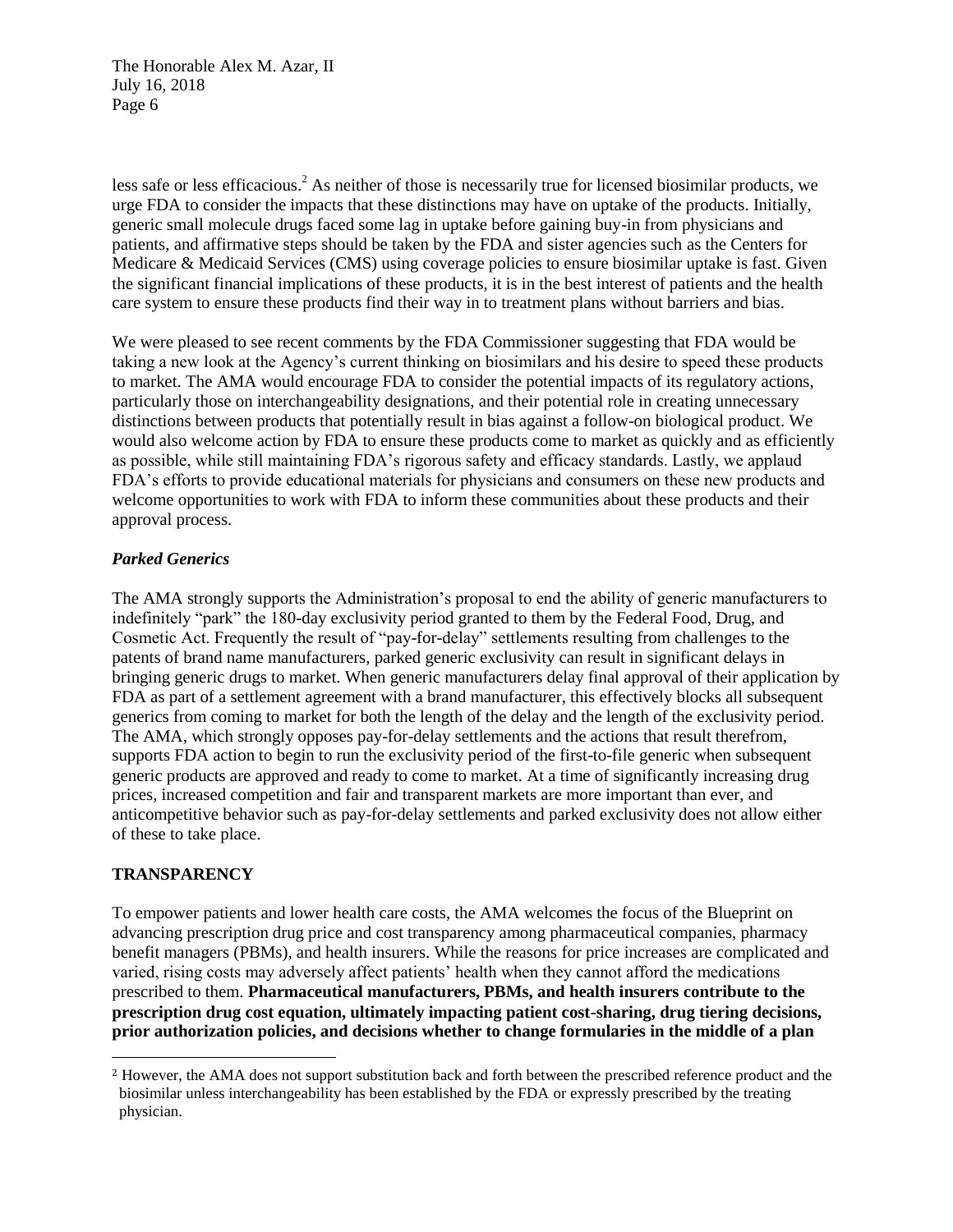**year**. As a result, in 2016 the AMA launched a grassroots campaign and website, TruthinRx.org, the goal of which was to expose the opaque process that pharmaceutical companies, PBMs, and health insurers engage in when pricing prescription drugs and to rally grassroots support to call on lawmakers to demand transparency. To date, over 265,000 individuals have signed a petition to Members of Congress in support of greater drug pricing transparency.

# *Manufacturer Price & Cost Transparency*

The AMA strongly supports drug price transparency measures that require pharmaceutical manufacturers to provide public notice before increasing the price of any drug (generic, brand, or specialty) by 10 percent or more each year or per course of treatment and provide justification for the price increase. In addition, patients can benefit if pharmaceutical manufacturers are required to publicly disclose a variety of information, which could include research and development costs; expenditures on clinical trials; total costs incurred in production; and marketing and advertising costs.

## *Coupons and Patient Assistance*

The Administration's proposals highlight that some pharmaceutical manufacturers currently offer patient assistance programs, including copay coupons, to assist patients in being able to afford their prescribed medication. The AMA supports economic assistance, including coupons and other discounts, for patients, whether they are enrolled in government health insurance programs, enrolled in commercial insurance plans, or are uninsured. While copay cards and other forms of economic assistance are needed for patients given the current state of the prescription drug marketplace, we are very concerned that copay cards in particular further distort the market. The copay cards enable pharmaceutical manufacturers to keep prices high, offering no downward pressure on high list prices nor providing any incentive for industry to lower the product list prices. PBMs' growing use of copay accumulator benefit designs also limits the success of copay coupons in improving overall medication affordability for patients. Under copay accumulator programs, PBMs do not apply the manufacturer's copay coupon to the patient's deductible or out-ofpocket maximum. When the copay coupon expires or runs out, or the patient exhausts all other forms of co-pay assistance, the patient is suddenly faced with a sudden—and often massive— increase in financial responsibility for the drug, as the coupons have not counted toward his/her deductible.

## *Medicare Part D Explanation of Benefit*

The Blueprint also contains proposals that would require Medicare Part D prescription drug plan sponsors to provide additional information about drug price increases and lower-cost alternatives in the patient's Explanation of Benefits (EOBs). While drug price increases should be made more transparent and publicly available to patients, patient notifications of drug price increases should also be timely. As such, monthly EOBs are not the most effective vehicle to relay said information. Currently, Part D plan enrollees are expected to receive an EOB by the end of the month following the month they fill a prescription using their drug plan coverage. As a result, using EOBs to relay information about drug price increases would mean that patients may have to wait multiple weeks to receive notifications.

The best way for patients to learn about lower-cost alternatives is from their physician(s), who also have the knowledge of whether lower-cost alternatives would be appropriate for a patient's treatment regimen. There may be unintended consequences of including lower-cost alternatives in EOBs, as it can interfere with patient-physician relationships as well as disrupt patient treatment and therapy regimens. However, to ensure that physicians are able to fully discuss the range of treatment options with their patients, along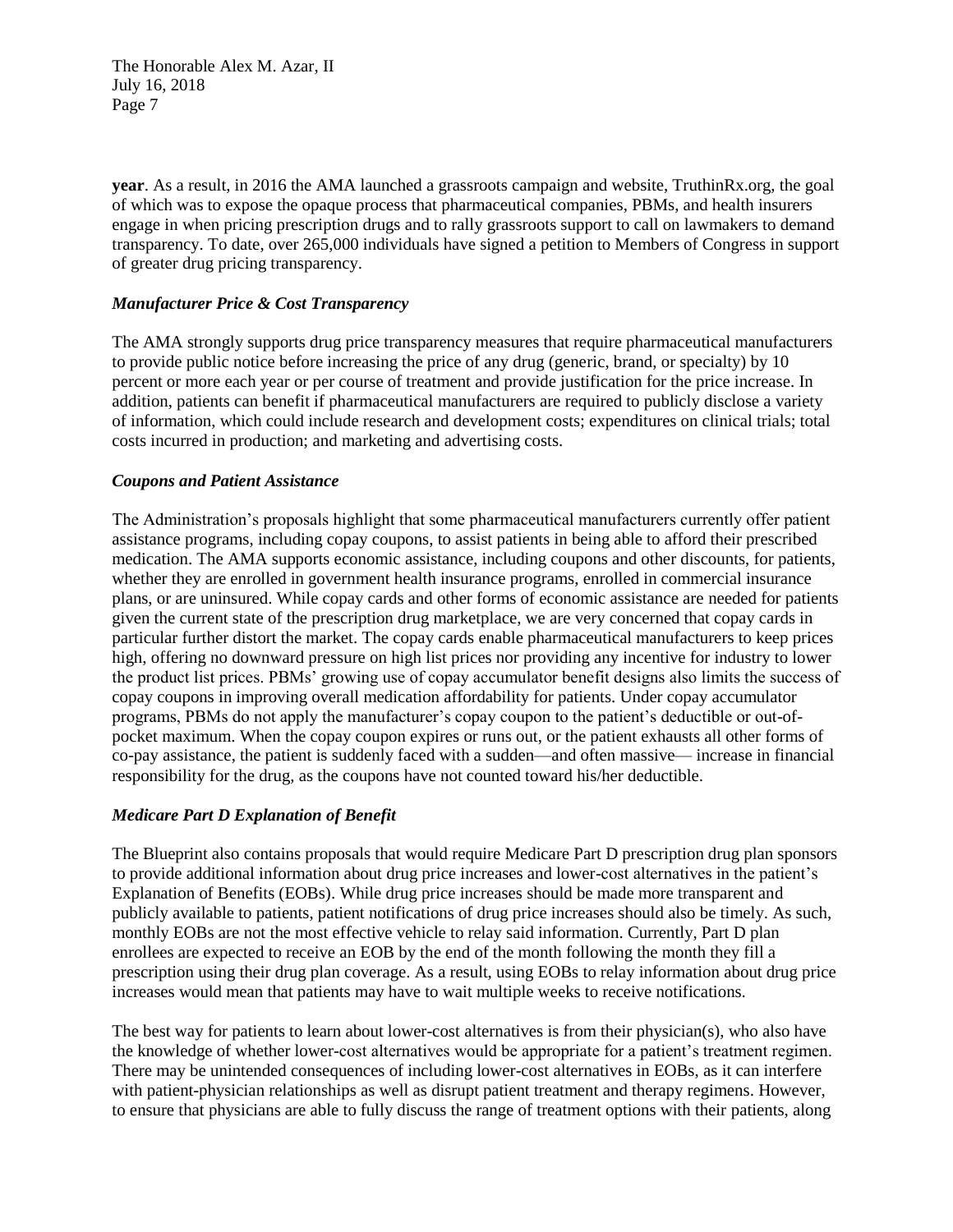with their respective costs, it is imperative for third-party payers and purchasers to make such cost and pricing data available to physicians and other providers in a useable form at the point-of-service and decision-making, including the cost of each alternate intervention, and the insurance coverage and costsharing requirements of the respective patient. Specifically, PBMs, health insurers, and pharmacists should enable physicians to receive accurate, real-time formulary data at the point of prescribing in electronic health records.

#### *Utilization Management Programs*

The AMA is concerned about the utilization management tools frequently used by PBMs and health plans to control costs, as they often have little clinical basis and can simply be a means of shifting costs in the system. For example, prior authorization and step therapy protocols can create significant barriers for patients by delaying the start or continuation of necessary medical treatment, which can negatively affect patient health outcomes. While a particular drug or therapy might generally be considered appropriate for a condition, the presence of comorbidities or patient intolerances may necessitate an alternative treatment. Furthermore, if a patient switches plans at the end of a year, a new round of step therapy forces patients to abandon the previously effective treatment and repeat a therapy that has been proven ineffective, delays care, and may result in negative health outcomes. In other cases, insurers have limited patients to a 30 day supply (even in months with 31 days) resulting in gaps and adding to another round of prior authorization.

# *Patient Voice*

As an asthma patient I have experienced a step plan requirement, as well as cost so high I can only take half my treatment requirements. In changing my drug insurance company I was told I couldn't take my regular [ADVAIR] [and] I would have to first use their approved meds and then step up to my regular [ADVAIR]. I spent a year in and out of the emergency room being treated for bronchitis and other asthma related problems before I could go back to my [ADVAIR]. All this extra illness and expenses could have been avoided. Plus the cost of the [ADVAIR], even with special help, means I usually only use it once a day. I'm retired and live on my social security.–Sandra F.\*

Recognizing these negative impacts, the AMA and other organizations have developed the [Prior](https://www.ama-assn.org/sites/default/files/media-browser/principles-with-signatory-page-for-slsc.pdf)  [Authorization and Utilization Management Reform Principles](https://www.ama-assn.org/sites/default/files/media-browser/principles-with-signatory-page-for-slsc.pdf) (Principles). The Principles promote common-sense concepts to improve prior authorization, step therapy, and other utilization management programs. More recently, the AMA, in collaboration with other national provider associations and insurer trade organizations, released the [Consensus Statement on Improving the Prior Authorization Process](https://www.ama-assn.org/sites/default/files/media-browser/public/arc-public/prior-authorization-consensus-statement.pdf) (Consensus Statement). The Consensus Statement outlines key opportunities for prior authorization reform, including improving transparency for both patients and physicians regarding utilization management requirements, coverage restrictions, and drug costs by including this information at the point-of-prescribing in EHRs and creating protections for patient continuity of care when there is a health plan or mid-year formulary change.

**The AMA opposes insurer utilization management programs that do not rely on sound evidencebased clinical criteria**. Because of the many concerns with the current utilization management programs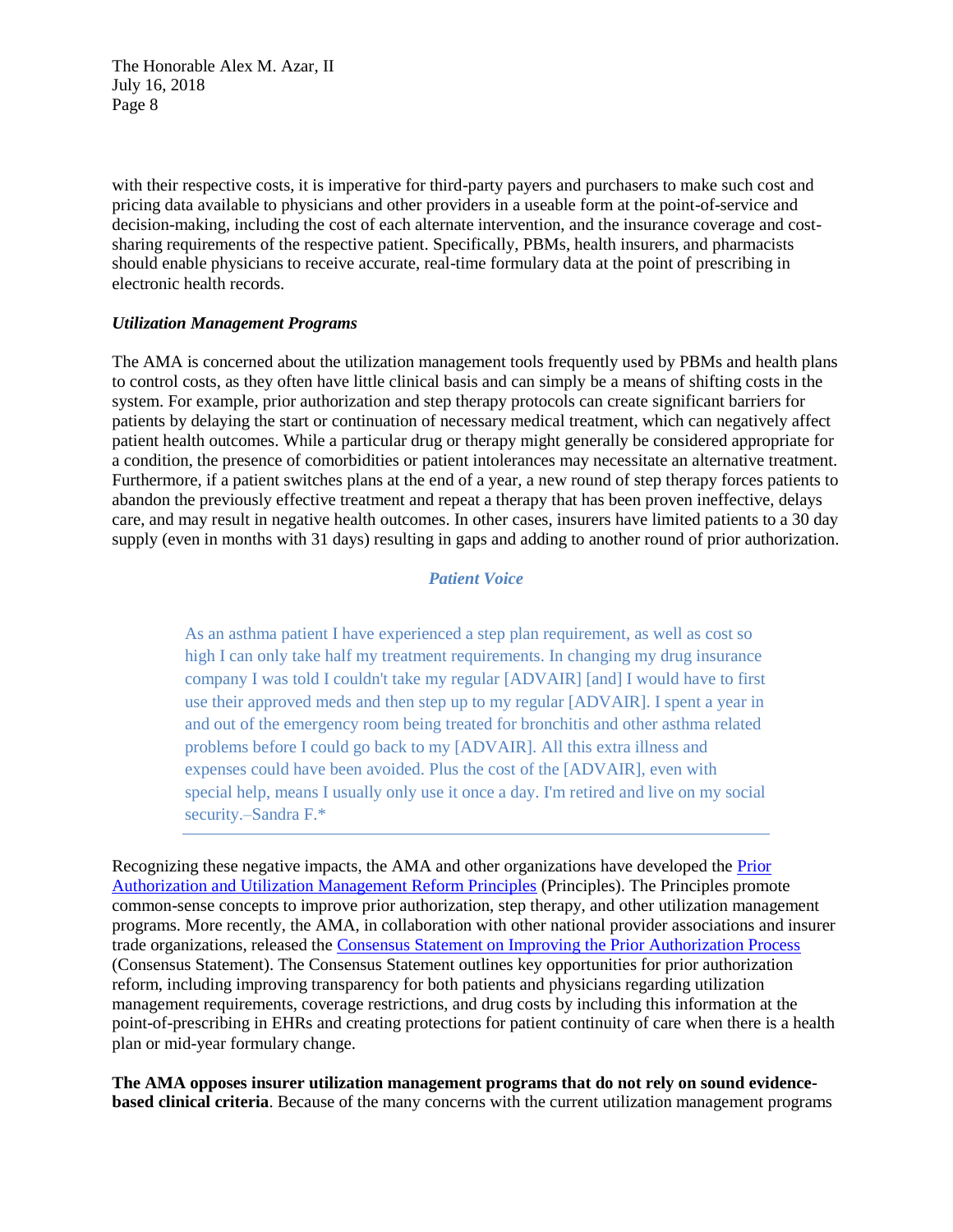used by PBMs and health plans, **the AMA would oppose any change in the right of patients, their representatives, or prescribers to appeal adverse determination decisions to the Independent Review Entity**. As it is, certain insurers now require patients to file an appeal instead of the treating physician which reduces the number of appeals filed and can lower patient appeal success rate. It is critical that physicians and their patients maintain the ability to question and overturn unfair utilization management decisions that block access to medically necessary treatment.

#### *Physician Voice*

[A] long-time patient who has recently changed his insurance coverage [contacted me]. His blood pressure medicine – that he has been stable on for several years now – is not on the drug formulary under his new plan, and he's down to his last 30 days of therapy. I will have to call his PBM and request a form and a fax number, then fill out the form with some data points, and fax back in the form. Eventually I may get some ideas from the PBM and/or the insurance company about what types of different medications or steps I might prescribe for my patient. I cannot do this on a standard form or electronically via email. The patient is at risk for running out of meds or changing to a less effective treatment that threatens his health! He may end up going to the emergency room or having a serious illness such as a stroke or heart attack. –Family Medicine Physician, South Carolina\*

### *User-Centered Benefit Transparency*

In order to maintain cost transparency for patients and keep patients stable on their medications (thereby reducing long-term costs), the AMA urges improved transparency in formularies, prescription drug costsharing, and utilization management requirements as well. Requirements and restrictions should be easily accessible by patients and prescribers and unless a change is made for safety reasons, PBMs and health plans should be prohibited from making changes during the duration of the patient's plan year.

The AMA frequently hears from frustrated physicians about the disruption and confusion that constant changes to their patients' drug benefits cause. For patients and physician prescribers, it is a moving target throughout the year as to what prescription medication will be covered under the patient's insurance plan and what restrictions around coverage will be in place. Changes to formulary restrictions can have negative effects on patients and can have a major impact on health care costs. For example, a patient with a chronic medical condition who has been stable on a particular medication may choose her health insurance plan largely because of its coverage of that medication. However, a move by her PBM to remove the medication from her formulary during the middle of her plan year and replace it with another medication that is not effective for her—or which the patient has previously tried and not done well on could mean potential trips to the emergency room and/or hospitalizations, increased out-of-pocket costs if she has to pay for the drug herself, and potential physician and patient resources spent on appeals and alternative solutions.

#### *Essential Beneficiary Protections*

In the same vein, the AMA does not support removing important beneficiary protections to provide plans more flexibility. **As such, the AMA would oppose the proposal outlined in the Blueprint that would**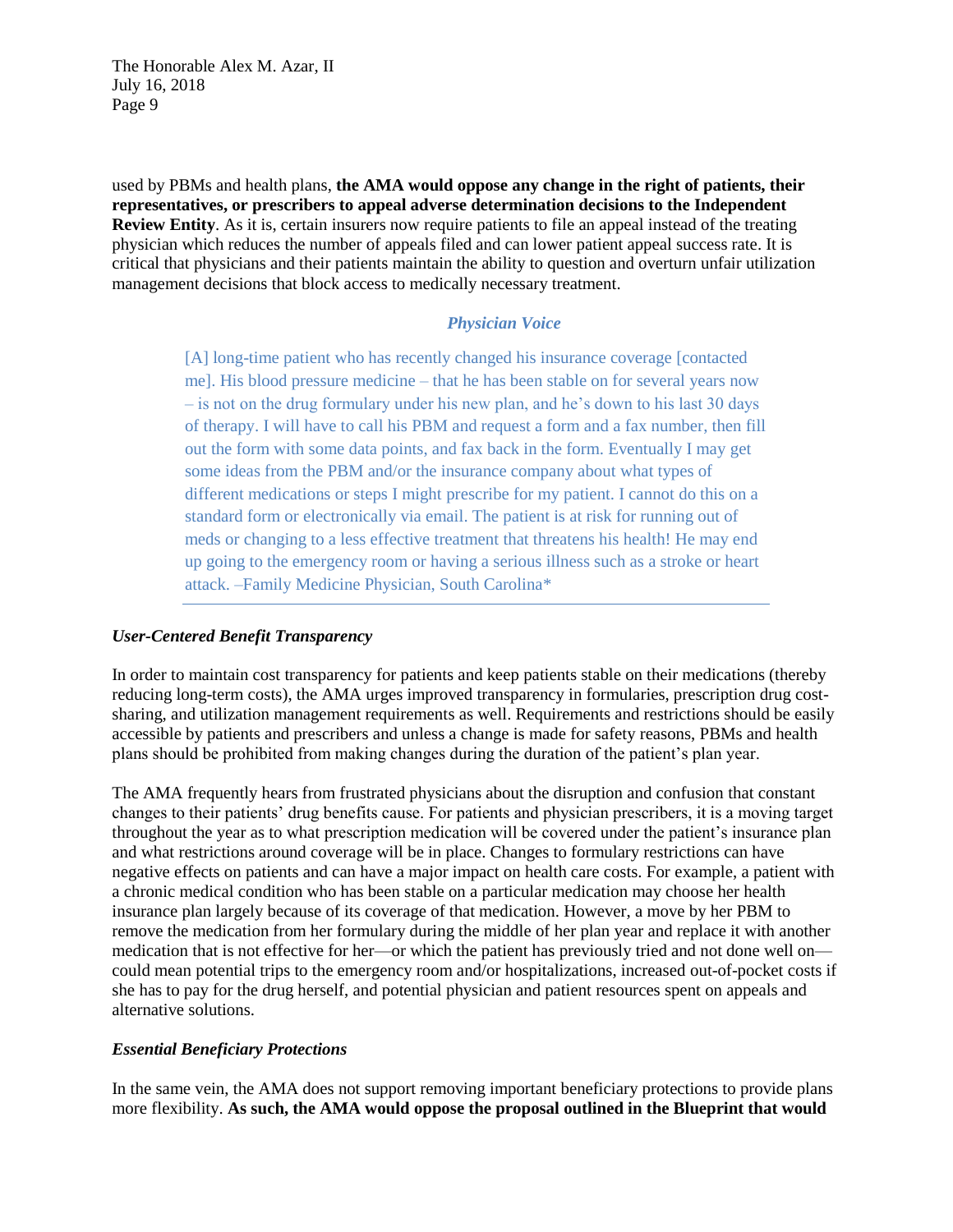**allow Part D plans to adjust formulary or benefit designs during the benefit year if necessary to address a price increase for a sole source generic drug.** As noted above, patients should not be forced to switch to a medication that is less effective, as such switching can destabilize a patient or otherwise divert clinical time of the physician and extended health care team from providing care to other patients.

## *Rebates, PBM and P&T Committee Transparency*

The AMA recognizes that the negative fluidity of the drug benefit is largely a result of the rebate system and the constant negotiations that take place to advance the interests of many drug benefit stakeholders– but not patients. The AMA is concerned that the rebate process results in list prices above what they would be absent rebates, as neither PBMs nor manufacturers currently have an incentive to lower list prices. As such, the rebates that are being negotiated by PBMs are not resulting in true savings. Moreover, there is little evidence that any savings associated with rebates are being passed through to patients or payers, but the major PBMs continue to reap massive profits while providing no product or service themselves.

### *Patient Voice*

I have [multiple scoliosis] MS and have never had a gap in health insurance coverage since the day I was born. I am a 43 year old, fully employed, independently living, successful female. I take seven prescriptions [and] six are covered by my employer sponsored health plan. My \$5000 per month MS disease modifying drug Aubagio is not covered by [my insurer]. [The insurer] covered my previous injections, but after 10 years I could no longer tolerate the shots. My neurologist, after months of studying options, switched me to a daily pill that has worked wonderfully for me and is actually less expensive than the injection. [My insurer] does not get a rebate for this drug so they will not allow me to use it. – Allison M.\*

To improve transparency in this space, the disclosure of rebate and discount information, financial incentive information, and P&T committee information would constitute critical steps forward. **The AMA also would support applying manufacturer rebates and pharmacy price concessions to drug prices at the point-of-sale.** This policy would add much needed transparency and ensure that beneficiaries benefit from discounts. More broadly, the AMA supports the regulation of PBMs, which no longer simply negotiate drug prices on behalf of their clients, but rather fully administer the drug benefit creating formularies, making coverage decisions, and determining medical necessity using utilization management tools. Their "benefit management" now largely resembles the typical role of insurers, and they should be treated as such by regulators. Regulators must better understand and control the costs to patients and the system that are resulting from PBM practices.

#### *Gag Clause Prohibition*

The Blueprint also highlights another solution to spur increased PBM transparency: allowing pharmacists to disclose the cash price of medications to patients at the point-of-sale. Currently, a health plan's drug formulary can require patients to spend more on a prescription drug copayment than they would be charged if they purchased the medication without insurance. In these situations, pharmacists may be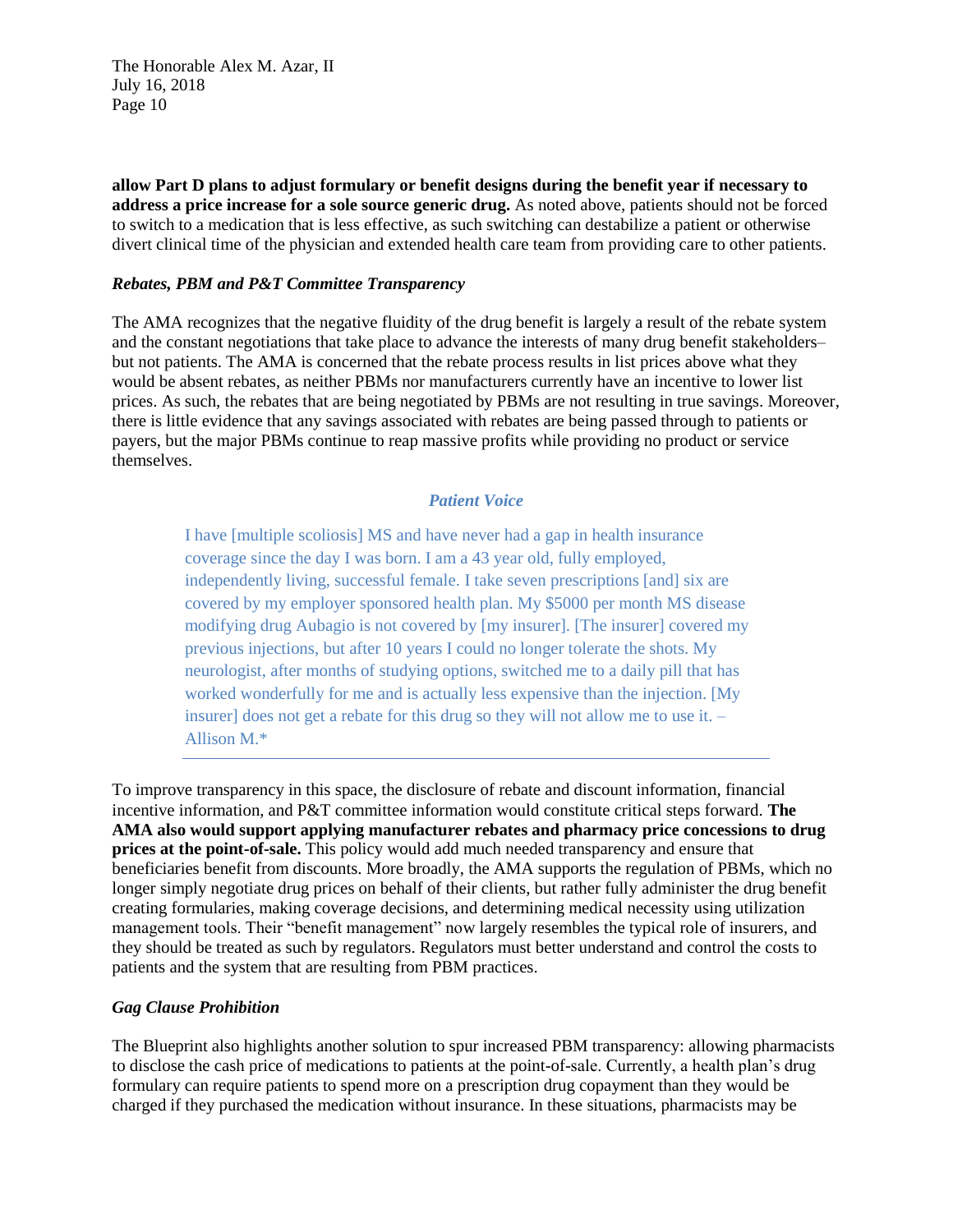aware of this price discrepancy, but contractual provisions (and the PBMs' interpretation of those provisions) can prevent pharmacists from informing patients of other options. The AMA applauds the CMS letter sent to Part D plan sponsors in May explaining that so-called "gag clauses" are unacceptable. However, the AMA urges stronger action to address provisions in PBM-pharmacy contracts that prevent pharmacists from discussing prescription medication prices with patients. As such, **the AMA supports prohibiting Part D plan contracts that prevent pharmacists from disclosing that a patient's co-pay is higher than the drug's cash price. In addition, the AMA supports pharmacists being empowered to inform beneficiaries when prices for their drugs have changed.**

#### **MEDICARE PRESCRIPTION DRUG BENEFIT (PART D) ADDITIONAL COMMENTS**

No rationale is provided in the Blueprint for its repeated assertions that the five-part plan for Part D requires adoption of all five parts to effectively lower drug prices. Some of these five proposals will have the opposite of the intended effect. Specifically, the proposal to cut coverage of Part D medication by requiring plans to include only one drug in each class on their formularies instead of two, and allow greater use of restrictive drug utilization management (DUM) policies for drugs in the protected classes, will sharply reduce patient access to medically necessary drugs. Further, it will increase delays and administrative hassles for patients and physicians trying to obtain authorization for formulary exceptions and medication utilization management policies, and increase patients' out-of-pocket costs.

## *Patient Voice*

My medication costs go up and up continually. I have Rheumatoid Disease and am allergic to basic NSAIDs so I have to use more complex (and thus more expensive) medications. I have been on 3 different biologics - Enbrel, Humira, and now Simponi. I failed on the first two due to side effects (bone marrow functioning issues). I was on Enbrel off and on for over 12 years. The price per month when I started was around \$1900. Simponi now costs \$4800 per month. I have good insurance through my work and there is copay assistance - but the structure of how my work insurance pays for it does not allow the use of it more than once per year. So my insurance picks up 100% of it after the first fill. That makes my state administrators look at how they can cover these costs- usually by passing it back to all subscribers in higher premiums. This year they want to form a new committee to review medications and determine which ones they will cover-can you guess what will be eliminated? I have submitted proposals to utilize the copay assistance to its full value, thus saving tons of [money,] but the administrators say it is too complicated. I guess it is easier to just decide not to cover the meds that allow me to move around, dress myself, literally get to work. If I cannot take my meds I will become 100% disabled very quickly.–Cindy C.\*

Helping patients obtain their prescribed medications is already among the biggest administrative burdens that practicing physicians face. Despite the Blueprint's suggestion that insurers and PBMs "have found new ways to inform prescribers … about the formulary options, expected cost-sharing, and lower-cost alternatives specific to individual patients," the AMA has seen no evidence that physicians have access to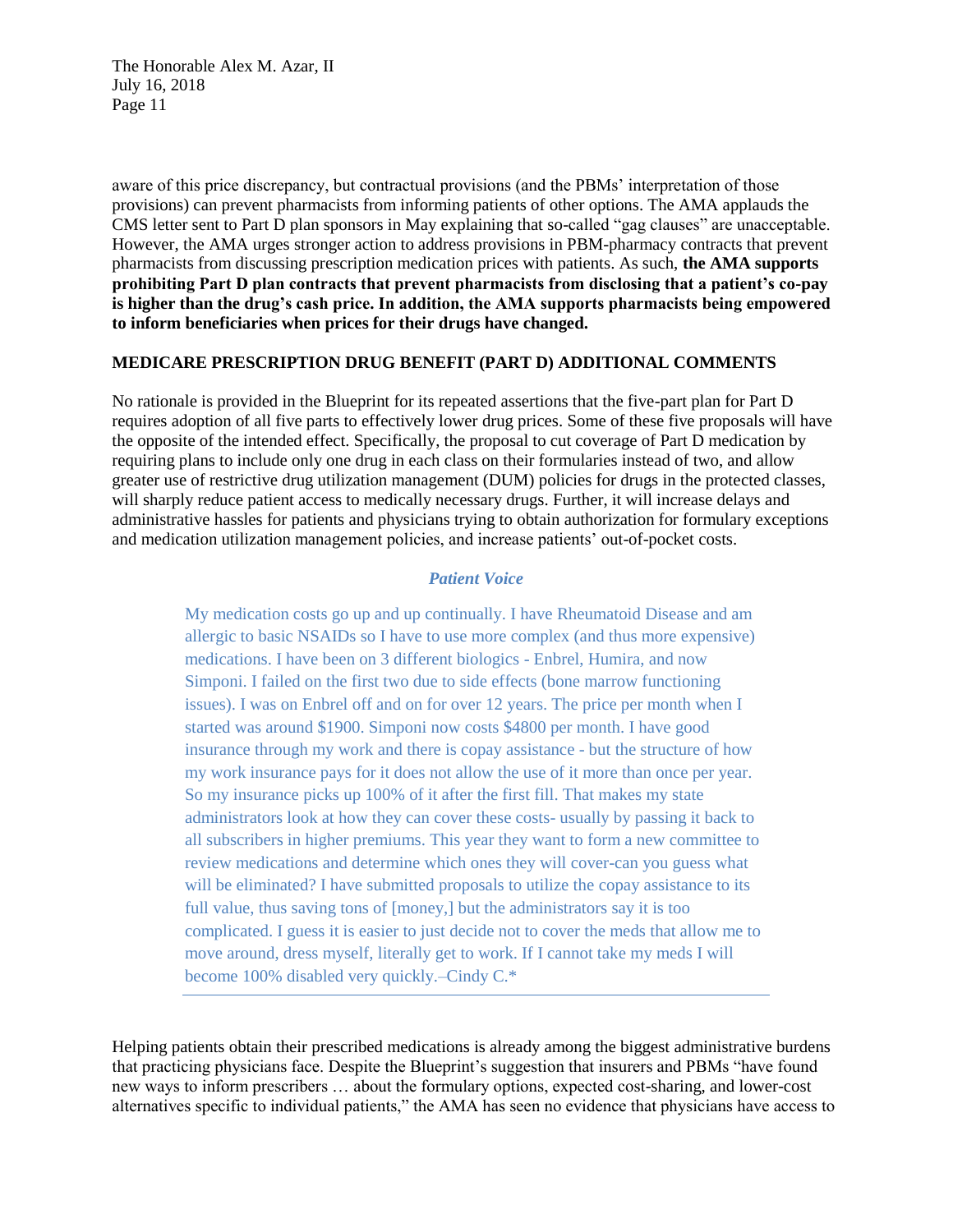this critically important information. Instead, physicians describe drug plan coverage policies as a black hole with no transparency.

As discussed above, when prescribing medications for their patients, physicians have to guess which medications are on the formulary, on the preferred pricing tiers, and subject to medication utilization management policies. If they guess wrong, they either have to prescribe another medication (that may not be the most appropriate one for the patient's needs) or spend hours working to obtain formulary or tiering exceptions or satisfy prior authorization or step therapy requirements. Often, they need to blindly keep prescribing alternative medications until they happen to get one that is on the patient's formulary. Reportedly, some classes of medication, such as those to treat opioid use disorder, present barriers to patient access 100 percent of the time that they are prescribed, even though the medical literature points to these medications as the standard of care for the health condition they treat. Adding to physicians' frustration and patient care delays, even when the medication utilization management requirements are satisfied, they often have to go through the whole procedure again when it is time to renew the prescription.

Instead of allowing insurers to place new hurdles in the way of Medicare patients obtaining the medications that they need to manage their health conditions, the AMA strongly urges the Administration to increase transparency at the point-of-prescribing. The AMA welcomes the opportunity to work with you to identify where there are gaps in the flow of timely, accurate, and complete information on drug formularies, DUM policies, and lower-cost alternatives from plans and/or PBMs to prescribers. We strongly urge you to impose whatever requirements may be needed to ensure this information is available at the point-of-care, without imposing additional health information technology costs or burdens on physicians.

## **MEDICARE PART B DRUG BENEFIT**

## *Competitive Acquisition Program*

As a tool to give buyers a stronger hand in negotiations with drug manufacturers, the Administration proposes to revive the short-lived Competitive Acquisition Program (CAP) established under the Medicare Modernization Act of 2003 and opened for participation from mid-2006 through 2008. According to press reports, the Administration intends to use this existing authority to open bidding on a resurrected CAP in the near future. Ideally, a well-designed CAP might offer an attractive alternative for small and mid-sized practices that do not have the resources or volume to develop the infrastructure needed for drug storage and infusion or to acquire drugs at prices that are lower than Medicare's payment rate. Currently, such practices are being forced to move care from their offices to hospital outpatient departments, where both Medicare and its beneficiaries pay more. Reportedly, however, few physician practices participated in CAP because it significantly increased inventory costs, made it difficult to provide patients with same day dosage or regimen changes, and added significant burden to the billing and collection process. This experience with the earlier CAP—under which about half of all physicians who signed up dropped out and the program's only vendor withdrew in the third year—makes it clear that substantial changes will be needed, however.

A hasty resurrection of the original CAP with a few cosmetic changes is bound to fail. A CAP descendent cannot succeed without a significant redesign, consultation with earlier participants, and adequate public input. Any successful redesign will need to provide physicians with a true choice of whether to participate or not; ensure that patient access to necessary drugs is not harmed; and avoid the temptation to add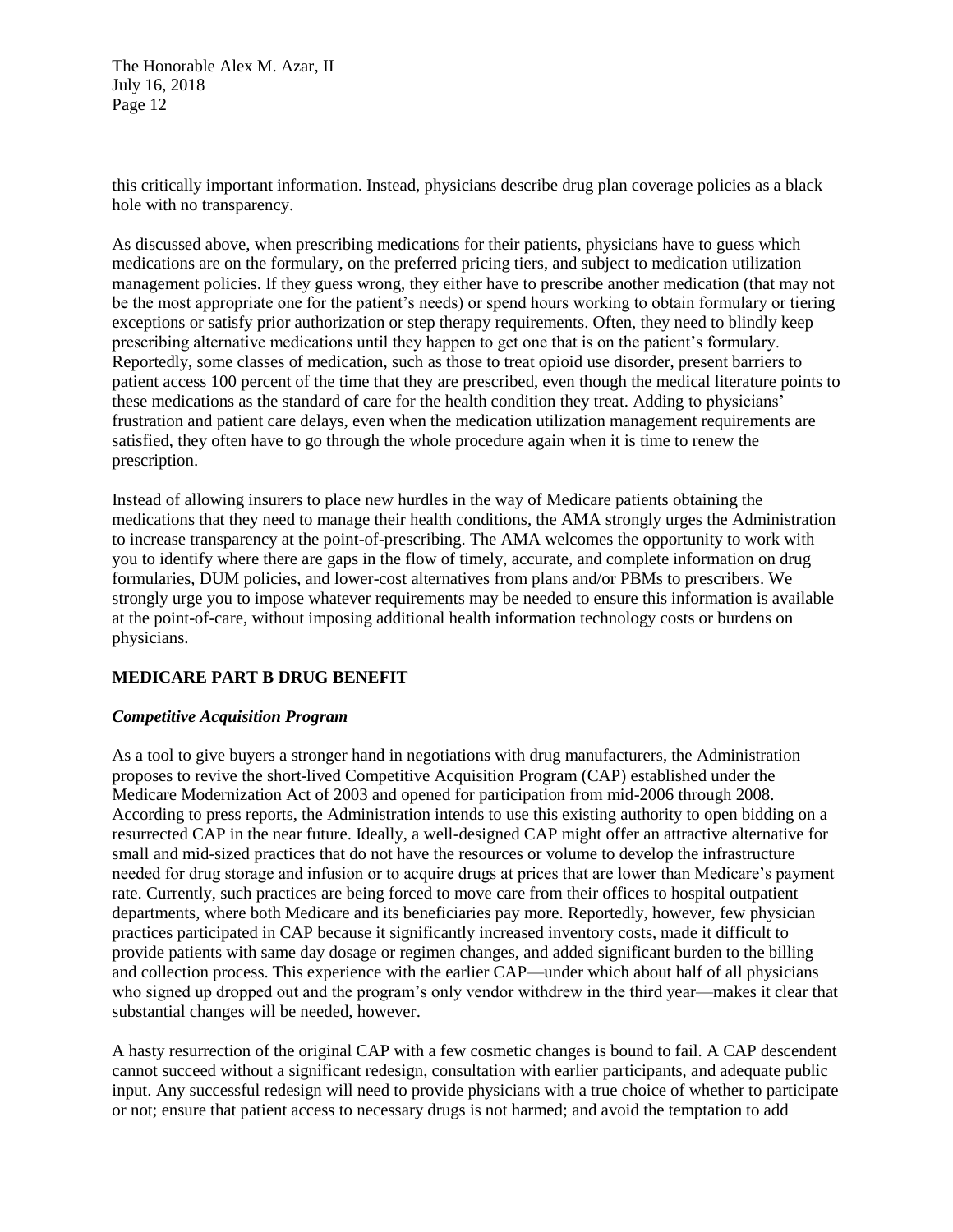burdensome new administrative procedures aimed at enhancing CAP vendors' negotiating power and cost-constraints.

*Voluntary Participation:* CAP participation must be truly voluntary—aimed at making it possible for physicians to continue providing a wide array of drugs in their offices and allowing them to opt out after an initial try-out period or when a vendor's performance is unsatisfactory. Every effort possible should be made to attract multiple vendors to the program and allow physicians to choose the one that best meets their particular needs. As a positive incentive for physician participation, CAP vendors should be encouraged to include a comprehensive list of drugs, especially those which physicians typically cannot purchase at prices that are lower than Medicare's reimbursement for the drug. Further, administrative burdens to the CAP program must be managed by the vendors and not by the practices for any chance of success.

*Patient Protections:* A major deterrent to CAP participation for many physicians is the fear that timely access to the most appropriate drugs for their patients will suffer. Key issues that must be addressed include:

- What regulatory requirements and selection criteria will vendors be subject to? Physicians are most likely to sign up in CAP if vendors can deliver all the drugs their patients are likely to need. In selecting vendors, CMS should give priority to those who can deliver a comprehensive list of drugs that will provide physicians with choices among different drugs that can be used to treat a particular condition. **Timely vendor adoption of newly-approved drugs should be required or incentivized. Mid-year substitutions and eliminations from the vendor's formulary should be prohibited.**
- Will vendors still be responsible for collecting the sizeable co-payments that are usually associated with Part B drugs? If so, physicians determining whether to participate in CAP will need to know that there are specific steps in place to assist Medicare beneficiaries who do not have supplemental insurance or sufficient resources to cover the co-payments. Under the current system, physicians sometimes continue treatment and forgive the co-pays in these circumstances, but under the CAP, they could only administer the drug if they forgave its entire cost, an option which is not sustainable except in extremely limited circumstances. Will Medicare waive the co-pay for these patients? What about vendors? Will they be required to absorb losses on certain co-payments? Or will they be expected to immediately stop delivery of this patient's drugs to the physician? Could unpaid debt to a CAP vendor be considered in a determination of whether a beneficiary qualifies for Medicaid spend-down eligibility? What happens if the CAP program refuses to deliver the drug for lack of a copay thereby jeopardizing patient care?

*Operational Issues*: There are a variety of operational issues which will also have a significant impact on patients, such as maintaining integrity of the medication throughout the chain of custody and ensuring that appropriate drugs are available on a timely basis (including emergencies) for all patients (including those at satellite clinics). A redesigned CAP should also focus on reducing and compensating for the additional costs associated with ordering and tracking drugs at the individual patient level rather than buying them in bulk. Specifically:

 Vendors should not be instructed or allowed to hold up shipments of the second or third round of a drug until claims for the initial treatment have been filed and approved.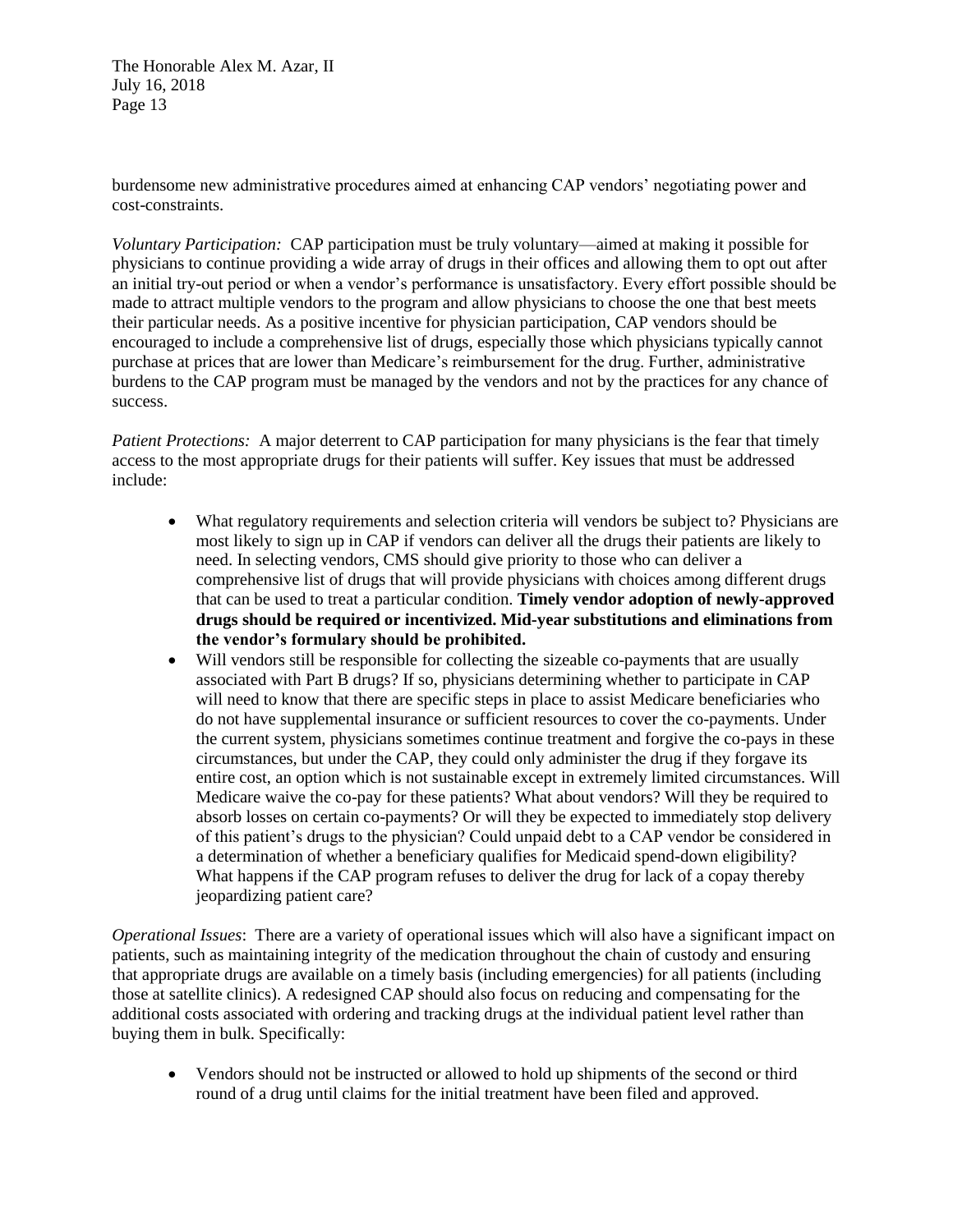- Vendors should not be allowed to delay delivery of the ordered drug until after a claim has been filed and approved.
- Given the wide range of circumstances in which a physician will have immediate need for a drug that had not been ordered, CMS should work with the medical profession to develop a list of situations in which the physician is automatically entitled to provide a drug in their private stock and then order a replacement from the vendor. The option should not be limited to life-threatening situations but should also take patient circumstances such as proximity to treatment and needed pain relief into consideration.
- All treatment options must be available for patients participating in the program, including drugs that are being used off-label and drugs for which other alternatives exist. Determination of the appropriate treatment must rest with the physician, not the vendor.
- Vendors must be able to provide next day delivery to any location where the patient is being treated and physicians not be prohibited from transporting drugs to a satellite location.

*Administrative Burden*: In the earlier CAP, physicians were subjected to a variety of paperwork requirements that discouraged participation. More recently, the Medicare Payment Advisory Commission (MedPAC) proposed a CAP replacement that would impose a number of burdensome new utilization restraints on physician participants with the goal of extracting large price reductions from manufacturers and then sharing any savings with other parties, including physicians. The plan does not detail how and when savings would be shared with physicians but it appears that the government and the vendor would get a cut off the top with remaining savings distributed either at the will of the vendor or based on some calculation of a physician's contribution to savings. Many of the suggested utilization restraints, such as prior authorization, are vigorously opposed in the physician community and would undoubtedly discourage physician participation in the CAP, especially in view of the ephemeral nature of MedPAC's shared savings provisions. **The central goal of a CAP revival should be the preservation of officebased drug administration and a reversal of the movement of these services from the physician's office to more costly sites of service such as hospital outpatient departments.** There are savings to be had if this goal is met, but they will never be recognized if the CAP becomes just another PBM lookalike.

Other steps that will be necessary to induce CAP participation and remain true to the Administration's goal of putting patients over paperwork include:

- CMS should not set unreasonable deadlines (14 days in the original CAP) for claims submission.
- Information that physicians are required to include on the drug order should be limited. There is no need for the order to include much of the "additional patient information" demanded of physicians in the prior program.

# *Modifications in Part B Drug Payments*

Today, Medicare reimburses physicians and hospitals for the cost of Part B drugs at a rate tied to the average sales price (ASP) for all purchasers—including those that receive large discounts for prompt payment and high volume purchases—plus a percentage of the ASP. Currently, the percentage add-on is 6 percent, which is then reduced to 4.3 percent under the budget sequester enacted in 2011. Over the years, there have been a number of calls for reductions in the ASP add-on, modifications in the calculation of the ASP, and inflation-related limits on Medicare increases in drug payments. The Administration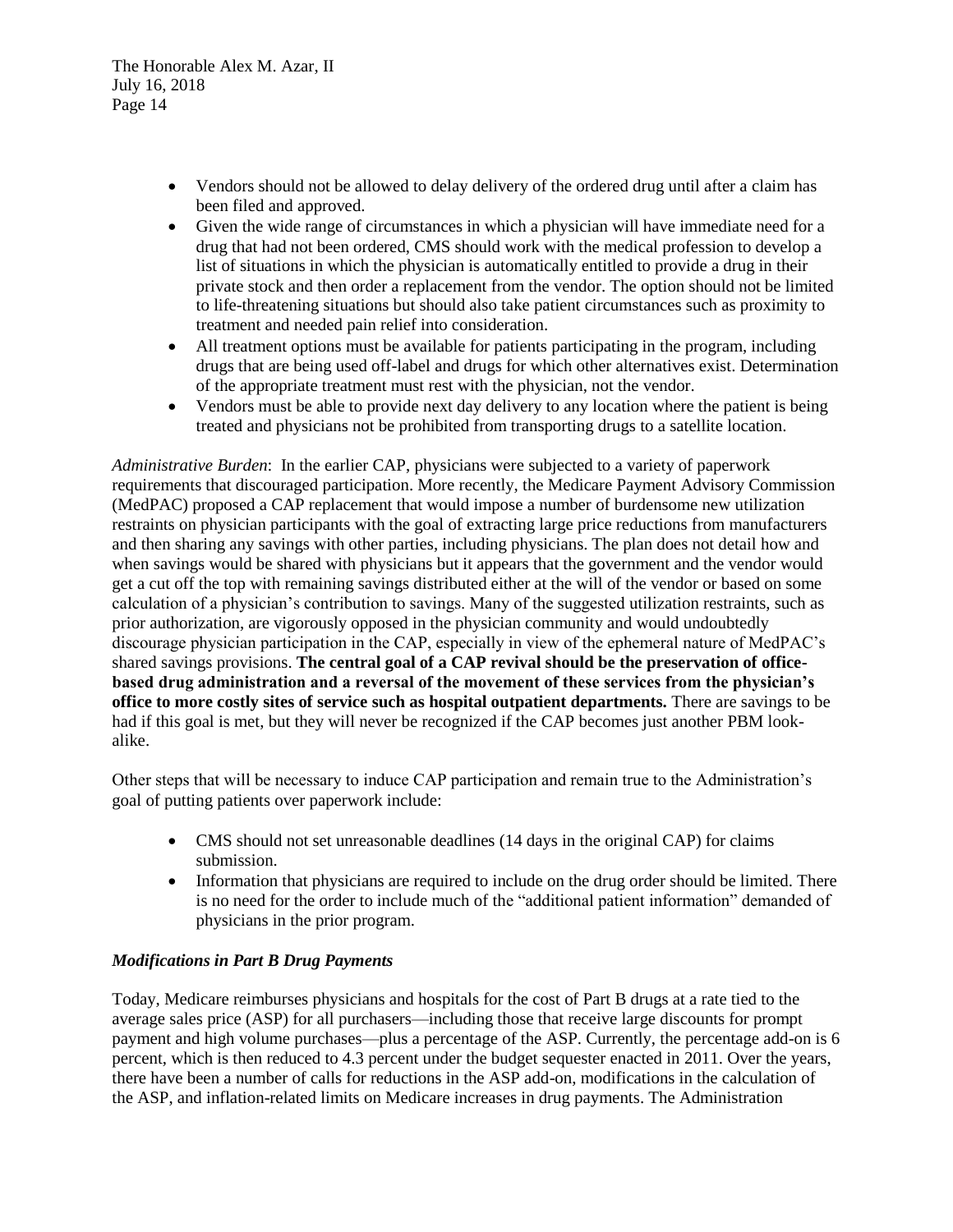proposes several specific changes in the current system that it says will "address abusive drug pricing by manufacturers" and other Administration documents have also referenced proposals to "reduce incentives for physicians to prescribe high-priced drugs." Specifics are sparse, but it appears that at least one of the proposals would directly affect payments to physicians.

The AMA shares the Administration's concern that rising prescription medication costs could make lifechanging therapies unavailable to a growing number of patients. This problem, however, cannot be solved by reducing Medicare reimbursement to physicians who purchase and administer those drugs and **who have no influence over their prices**. We also wish to emphasize that, as pointed out in several Medicare Payment Advisory Commission reports, proposals to reduce the ASP add-on are based on the assumption that the ASP add-on influences physicians' choice of drugs rather than on evidence that it actually does. In fact, as the Commission has also noted, physicians' opportunities to choose between several prescription medications are limited because the right medication is often dictated by individual patient characteristics, stage of disease, and other variants.

As we noted in our comments in opposition to the controversial Obama Administration Part B drug demonstration, we are strongly opposed to any proposal that would reduce Medicare's current payment drug reimbursement rates and/or convert some or all of the ASP add-on to a single flat fee that would overcompensate physicians for their overhead on some drugs and severely undercompensate them on others. **We appreciate this President's decision to withdraw the discredited demonstration and would be extremely disappointed if some variation of the payment model proposed in the Obama Administration demonstration is ultimately sent forward by President Trump or HHS**.

Our review of the additional Part B reimbursement revisions that have been listed as under consideration by HHS and the White House reflects these additional concerns:

- Medicare payments to physicians are already lower than what many physicians pay for the drug and associated overhead costs. This is because the government imposes a two percent sequester tax on Medicare drug payments and because the ASP includes discounts and rebates that often are not available to physician practices, but does not factor in wholesaler fees and state taxes paid by many physicians.
- Squeezing down on physician rates will force these practices to stop providing prescription drug treatments in their offices and exacerbate a long-running shift of care out of physician offices and into higher cost hospital outpatient departments. Costs to Medicare and its beneficiaries then will rise, rather than fall, because in addition to paying the physician, Medicare will also make a payment to the facility and the combined payment for the physician and the facility typically exceeds the payment rate for office-based physicians.

# *Specific Part B Reimbursement Proposals*

With regard to the potential revisions listed in the Blueprint and associated documents, the AMA:

 Believes that it could be reasonable to reduce the Wholesale Acquisition Cost (WAC) formula that is used as a substitute for ASP when a drug is new and there is no ASP data available. The size of the reduction should be evidence-based, and we are not sure that an analysis of the data would justify a reduction from 106 percent of the WAC to 103 percent as proposed in the President's budget. The data will have to be carefully analyzed.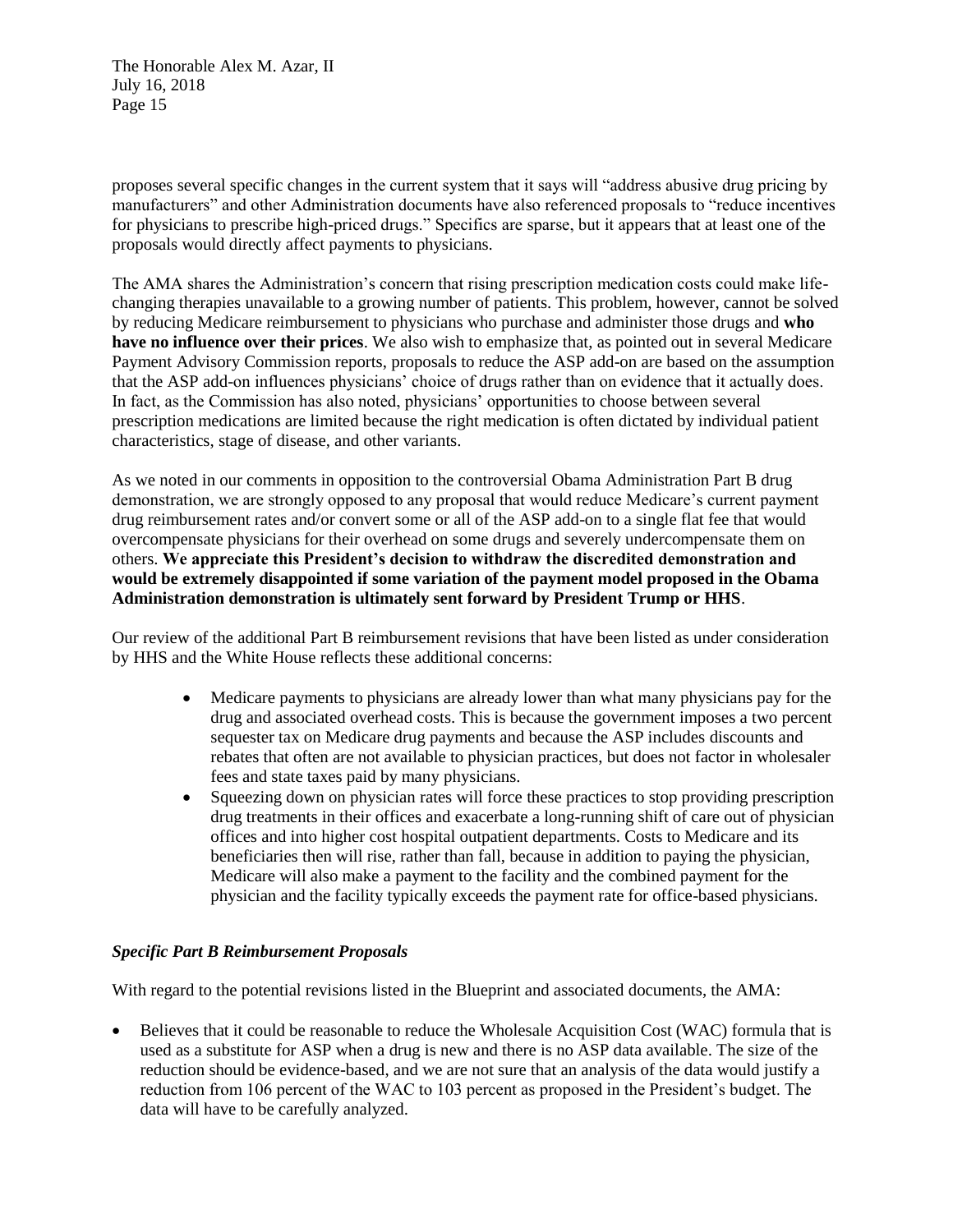- Supports efforts to make manufacturers accurately report prices for ASP calculations. However, we are opposed to any ASP formula modifications—such as including CAP payment rates in the ASP calculation—that would push ASPs down and make it even more difficult for physicians to purchase drugs at rates that are at or below the Medicare reimbursement rates.
- Is alarmed by the price increases some manufacturers are demanding and would support an inflation limit if it were executed through rebates from manufacturers who exceed the limit as was recommended by MedPAC. However, the Blueprint's reference to limits "on reimbursement" for drugs with price increases that exceed increases in the consumer price index suggests that the Administration intends to simply cut its reimbursement rate to physicians rather than tackling the drug manufacturers directly. Leaving physicians holding the bag for manufacturers' excesses would be unconscionable and strenuously opposed by the physician community, whether it is imposed at the individual drug level or as an across-the-board average on all drugs.
- Strongly supports payment neutrality across multiple settings for physician-administered drugs and other services as well. Because there are different payment systems for the hospital outpatient hospital department ambulatory surgical center and physician offices, comparing payment levels in the various settings is technically challenging. But as the Blueprint notes, one key difference is that when a drug is provided in a physician's office there is a single fee to the physician for administering the drug whereas in the hospital outpatient departments, there will be a payment to the facility as well as the physician. Although the physician's payment is smaller when the drug is administered in the hospital, the combined facility and physician payment are almost always higher when the drug is administered in the hospital. As noted earlier, this payment gap is driving a shift of care from physicians' offices to HOPDs and significantly increasing what Medicare and patients pay for drugs. The gap clearly needs to be eliminated. Changes should be budget neutral, however, with any savings from reduced payments to highly paid settings redistributed to payments in the lower paid settings.

# *Moving Some Part B Drugs to Part D*

The 2019 proposed budget by the Administration sought authority to move some prescription medications that are currently covered under Part B into Part D subject to a determination that "there are savings to be gained from the consolidation." The Blueprint asks which drugs or classes of drugs would be good candidates for moving from Part B to Part D. It then asks how such a shift could be used to "reduce outof-pocket costs" for beneficiaries without drug coverage or with Part B Medigap policies which we take to mean "how could movement from Part B to Part D be used to reduce spending on the transferred drugs."

The AMA opposes a full-scale movement of Part B drugs into Part D and has very serious reservations about a more limited approach that would apply only to a few drug categories that now are sometimes covered under Part D and sometimes under Part B. Many of the physician-administered drugs covered under Part B have exacting storage and transport requirements that could not be met at most neighborhood pharmacies and the transport of these drugs from the pharmacy to a physician's office is potentially dangerous to patients. Often, the correct dose for the drug is dependent on the patient's current weight and condition and is not known until they have been examined by the physician.

This is why a 2005 HHS report to Congress which examined policy issues involved in moving separately billable Part B drugs to Part D concluded that "the majority of Part B drugs are not good candidates for shifting to Part D because they are provided directly in a physician's office provider setting rather than being dispensed to a beneficiary by a pharmacy." Moreover, the report said, under the ASP, Medicare is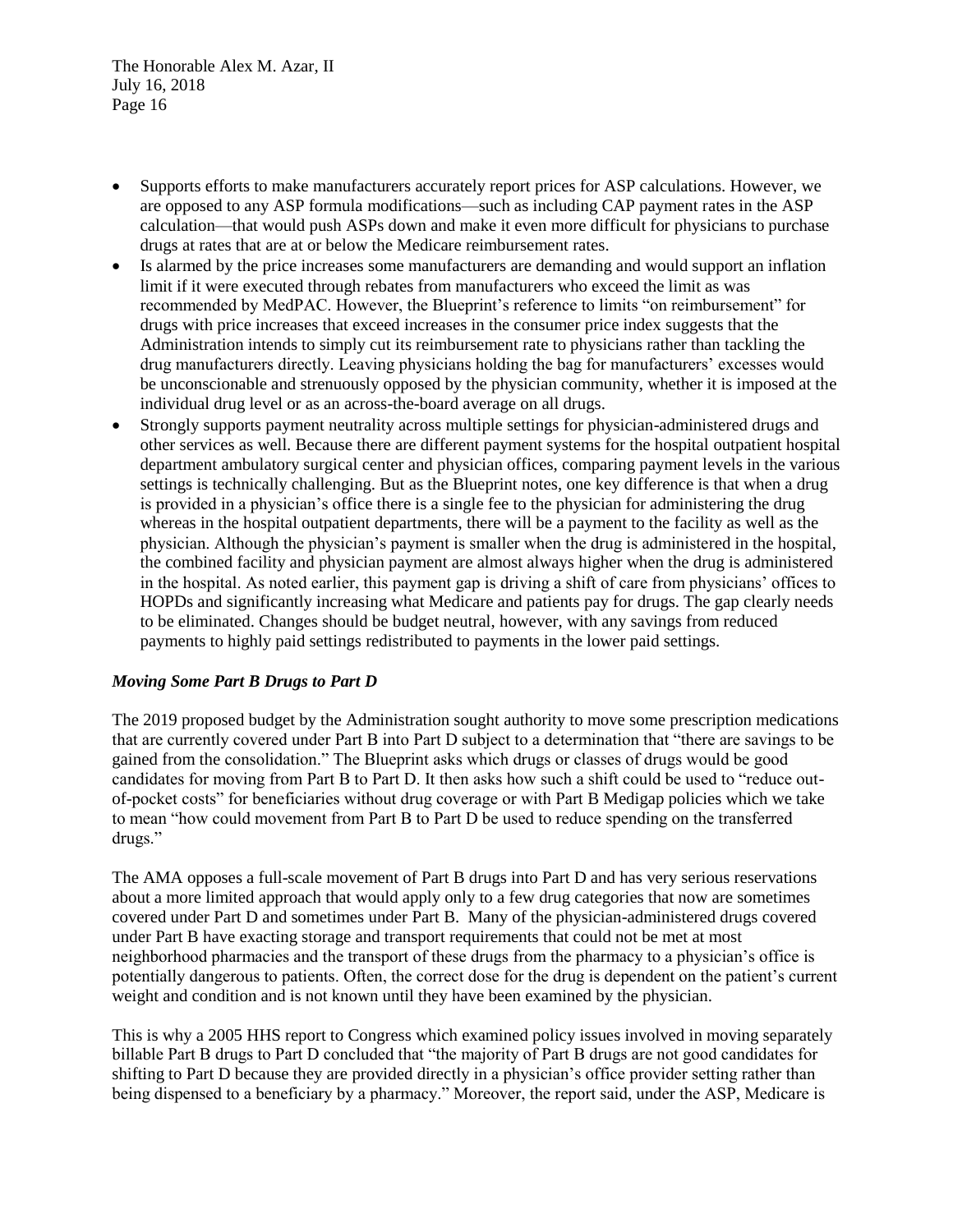already paying market prices for Part B drugs because the ASP formula ties Medicare drug reimbursement rates to those of private payers and essentially piggybacks on the discounts that those large volume purchasers have already wrung out of the manufacturers. There are several other drug categories that are not provided in a physician's office, it pointed out, but moving some of these drugs out of Part B would disrupt other Part B cost constraints such as competitive bidding for durable medical equipment and bundled payment arrangements for hospital outpatient departments and ambulatory surgical centers.

A 2011 report by Acumen LLC under contract to CMS further explored the possibility of consolidating coverage under either Part B or Part D for six drug categories which depending on the circumstances may be covered under either Part B or Part D. All vaccines and parenteral nutrition would have been covered under Part B; all oral anticancer/antiemetic drugs and all immunosuppressants would have been covered under Part D. It found that moving all insulin and inhalants to Part D would increase total Medicare costs and that Part B and D costs were comparable in the other drug categories. Overall, the study projected Medicare would have saved \$151 million a year but that did not include expected increases in administrative costs for the government or providers. Moreover, the savings to Medicare came at the expense of beneficiaries who typically ended up owing more because they were more likely to fall into the Part D coverage gap. "The increase in beneficiary out-of-pocket costs is an important concern," it concluded, "as it could impede beneficiary access to needed medication." The clinical impact would also be deleterious for patients in many cases. For example, typically patients currently receive anti-emetics through IV along with chemotherapy. This substantially reduces the possibility that patients end up in the emergency department. Similarly, for growth factors, data has shown that their use decreases admissions for neutropenic sepsis.

A recent Avalere analysis makes a similar point, but also indicates that any shift of coverage from Part B to D will help some beneficiaries and hurt others. In 2016, it found average out-of-pocket costs were about 33 percent higher for Part D-covered new cancer therapies (\$3,200) than for those covered in Part B (\$2,400). In Medicare Part B, it pointed out, after the initial deductible, beneficiaries have a 20 percent coinsurance requirement for all medical services, including drugs. Three out of four of the 15,000 beneficiaries receiving new cancer therapies under Part B had supplemental insurance to cover the co-pay but those who did not paid \$9,700 out-of-pocket on average. In Part D, 28 percent of the 20,000 beneficiaries receiving new cancer therapies qualified for low income subsidies, but the remainder faced coinsurance that could be as high as 33 percent for specialty tiers and close to 50 percent for nonpreferred tiers with out-of-pocket costs that averaged \$4,400. In addition, nine million Medicare beneficiaries enrolled in Part B do not have Part D and their status under the Administration's proposal is not clear.

While many beneficiaries would pay more under this proposal, it also is far from certain that Medicare would save money because for at least some conditions, it appears that costs are lower under Part B than Part D. For example, rheumatologists have pointed out that data recently released by CMS indicates that prices for the two Part D drugs that they use to treat rheumatoid arthritis have risen at a much faster rate than the three Part B drugs that they also use. The Blueprint hopes to change that by giving Part B drug plans more power to extract lower prices from drug manufacturers, but it does so by eliminating important patient safeguards that the AMA had sought and strongly believes must be retained. These rules, which require Part D plans to cover all drugs in six protected classes and at least two drugs in the remaining classes, are critical to ensuring that patients have access to the right drugs for their conditions. Allowing Part D plans to create formularies which severely limit the drugs that are available for treatment does not advance the overarching stated goal of the Blueprint: to ensure patients are able to afford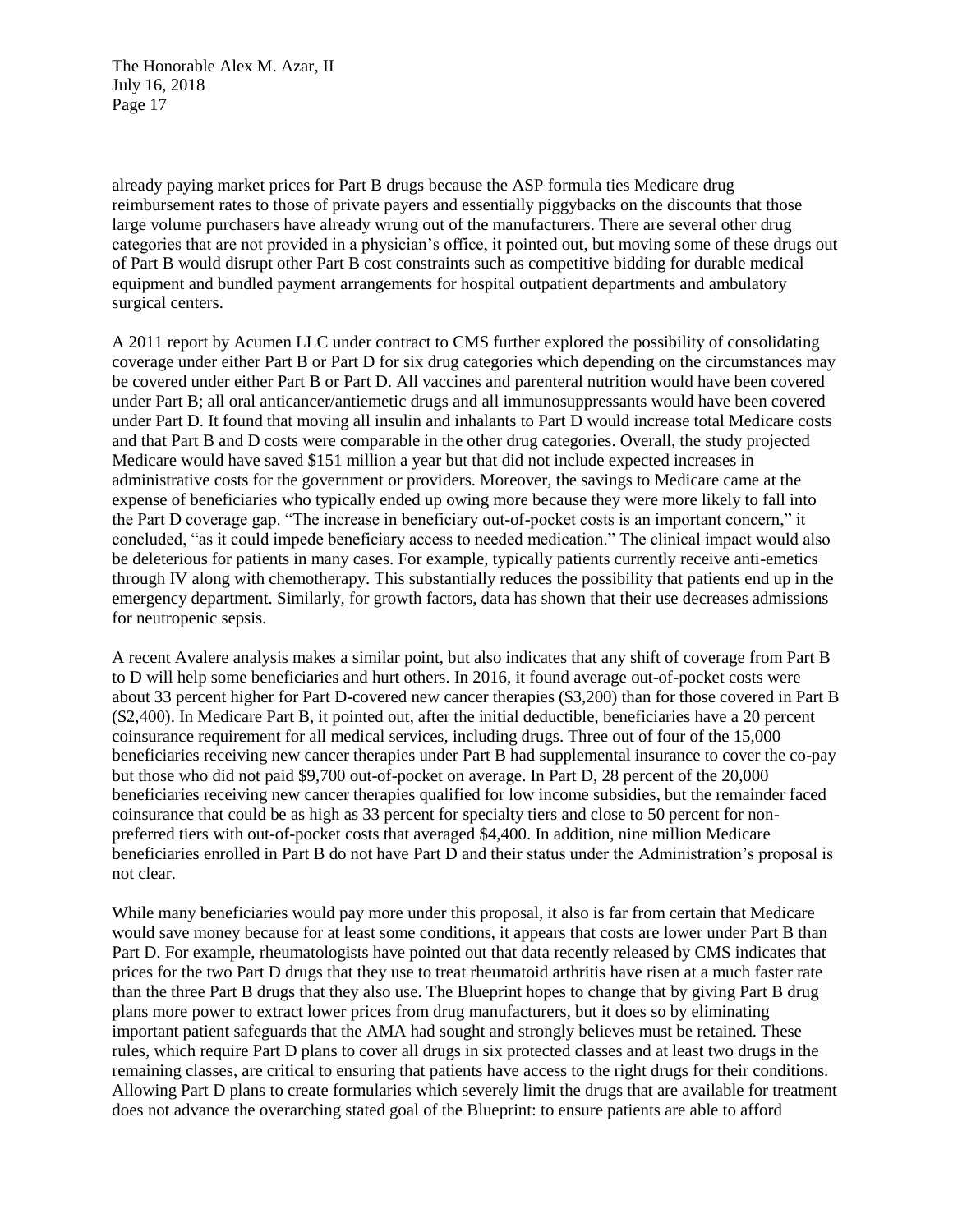medically necessary treatment. The strategy would instead reduce insurers' costs while shifting the cost and administrative burdens to patients and the extended health care team to obtain appropriate medication.

## **VALUE-BASED PRICING**

The AMA applauds the Administration for exploring innovative payment models as a tool to aid in lowering federal expenditures on drugs. The AMA has long been interested in the concept of value-based pricing tools as a method to help determine appropriate prices. However, the concept of "value-based pricing" can mean different things to different players in the pharmaceutical marketplace. The AMA is concerned about conversations surrounding "value-based pricing" that really mean payment contracts negotiated on clinical outcomes only, without consideration of other important factors that impact the true value of a drug to the marketplace.

Value-based prices of pharmaceuticals should be evidence-based and be the result of valid and reliable inputs and data that incorporate rigorous scientific methods, including clinical trials, clinical data registries, post-marketing safety and efficacy data, comparative effectiveness research, and robust outcome measures that capture short- and long-term clinical outcomes. As such, clinical outcomes are an incredibly important piece of the value equation when discussing payment policies for pharmaceuticals. However, the AMA feels strongly that a number of other factors need to be considered in concert in order to determine the true "value" of a drug to physicians, patients, and the health care system and to arrive at an appropriate, value-based price for the product in question. Further, it is not clear that purchasing contracts based on outcomes alone are achieving any measureable savings for those payors that have entered in to them, showing the need for additional transparency in this space. In fact, in the case of products that successfully demonstrate clinical effectiveness, outcomes-based pricing could even be used to justify extremely high prices. Even for pharmaceuticals that do not meet outcomes metrics and warrant the payment of retrospective rebates, such outcomes-based contracts do not result in a lower list price for the drug in question. Importantly, patients do not reap the rewards of reduced out-of-pocket costs underoutcomes-based contracts: patients incur costs at point of sale, and outcomes-based contracts are not structured in a way to enable patients to enjoy savings up front.

We agree that federal drug payment policies should be structured so that federal health programs do not pay the full amount for drugs that are not clinically effective for patients. **Value-based prices of pharmaceuticals should be determined by objective, independent entities.** That being said, when discussing the notion of value-based pricing, we strongly encourage HHS to consider "value" as a comprehensive assessment of a range of factors that truly determine a product's value to the marketplace, including patients. In addition to strong consideration of clinical outcomes as an indicator of value, the AMA encourages a value assessment that also weighs factors such as cost, comparative effectiveness research, toxicity/side effects, novelty, budgetary impacts, incremental cost-effectiveness, and impacts on patients such as long-term benefits, patient individual budget, impact on caregivers, variation of clinical response in different patient populations, and the ability of patients to return to work. **A comprehensive review of all factors relevant to determining a drug product's true value will help assure patient affordability, limit system-wide budgetary impact, and determine appropriate payment amounts for those products that incentivize innovation by pharmaceutical manufacturers, ensure that patients have access to the critical drug product they need, and avoid situations where a product's success justifies a price that patients and the system simply cannot afford**.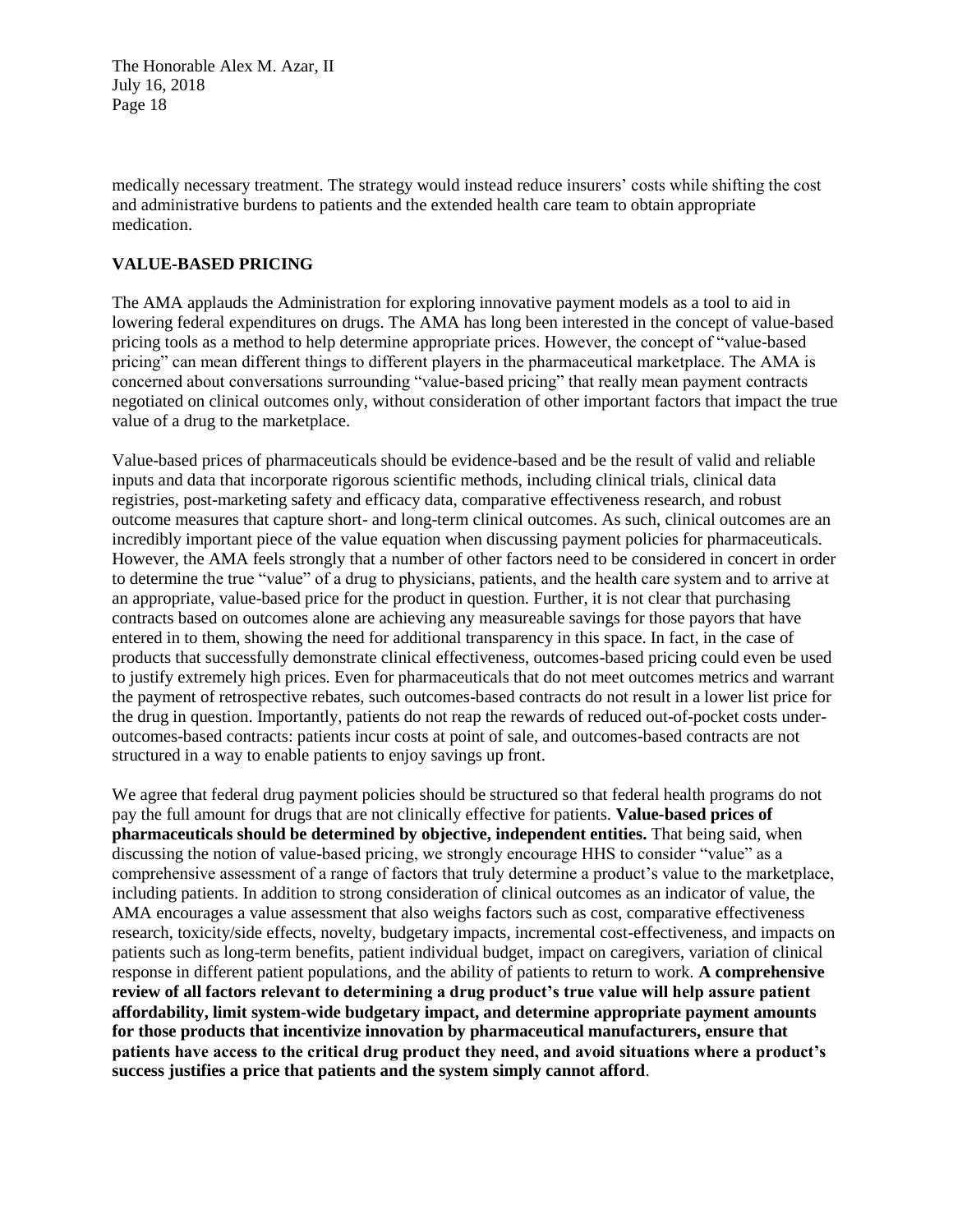**Initiatives to determine value-based pricing for pharmaceuticals should aim to ensure patient access to necessary prescription drugs and allow for patient variation and physician discretion**. The Blueprint raises indication-based payments as a mechanism to support value-based purchasing in federal programs, which would allow high-cost drugs to be priced or covered differently based on the indication being treated in a particular patient. While we recognize that certain drugs generally are more effective in treating certain diagnoses over others, making definitive payment and coverage decisions based on such generalities can have unintended consequences on patients being able to access and afford the prescription drugs they need. Determining payments for and coverage of drugs based on indication has the ability to undermine personalized medicine and the ability for patients to receive treatments appropriate to their unique health characteristics, as well as the ability of physicians to prescribe the most effective course of pharmaceutical treatment for their patients. A blunt indications-based pricing model that assumes an identical clinical response to a particular drug for all patients across age groups, gender, racial/ethnic characteristics, genotypes, etc., could lead to certain subgroups of patients not having access to a medication, even though it may be fully effective in their particular subpopulation. It also needs to be assessed how indication-based pricing would impact the ability of physicians to prescribe drugs for their patients for conditions other than which they have been officially approved, i.e., "off-label" use. For example, a recent FDA approved combination of Ipilimumab and Nivolumab for lung cancer have excellent efficacy (good tumor control for years) in about 20 percent of patients and very little activity in the rest, but outcomes are not known for months. Thus, any approach will have to be carefully evaluated and constructed to capture value.

Several questions were posed in the Blueprint addressing potential implementation and operational difficulties addressing indication-based pricing. For physician-administered drugs, physician practices purchase drugs in advance of treating patients at a certain price, sometimes without knowing the exact number of patients with each indication they will treat. Therefore, there could be a disconnect between the price paid by physician practices for pharmaceuticals, and the amount they are paid for them by federal programs on the back end. In addition, indication-based pricing, as well as outcomes-based pricing, has the potential to place undue administrative burdens on physicians and patients. PBMs and health plans would presumably require the inclusion of diagnoses on all drug claims to support indications-based pricing, which would require additional data entry/capture for both physicians and pharmacists and potentially increase workflow burdens for both provider groups.

# **340B DISCOUNT PROGRAM REFORM**

The AMA supports reforms to the 340B Rebate Discount Program. The AMA urges increased 340B program transparency, including an accounting of covered entities' 340B savings and the percentage of 340B savings used directly to care for underinsured patients and patients living on low-incomes. The AMA also supports providing the Health Resources and Services Administration (HRSA) with more authority, resources, and staff to conduct needed 340B program oversight. The AMA is concerned that the number of entities qualifying to participate in the 340B program has grown exponentially, far beyond its intended scope, and the most vulnerable patients it was intended to benefit still face high prescription medication prices. Further, even though community-based physician practices have been recognized as providing cost-effective access points for the care of the presumptive intended patient beneficiaries of the 340B program, such practices cannot currently qualify as standalone entities under the 340B Drug Pricing program. The AMA strongly urges that this be addressed to ensure patients benefit from lower cost medication and medical care is delivered more frequently in closer proximity to the patient in lower cost sites of care. We are interested in discussing a number of possible reforms including, for example, if the patient rather than the entity was determined to be 340B eligible on the basis of income or Medicaid